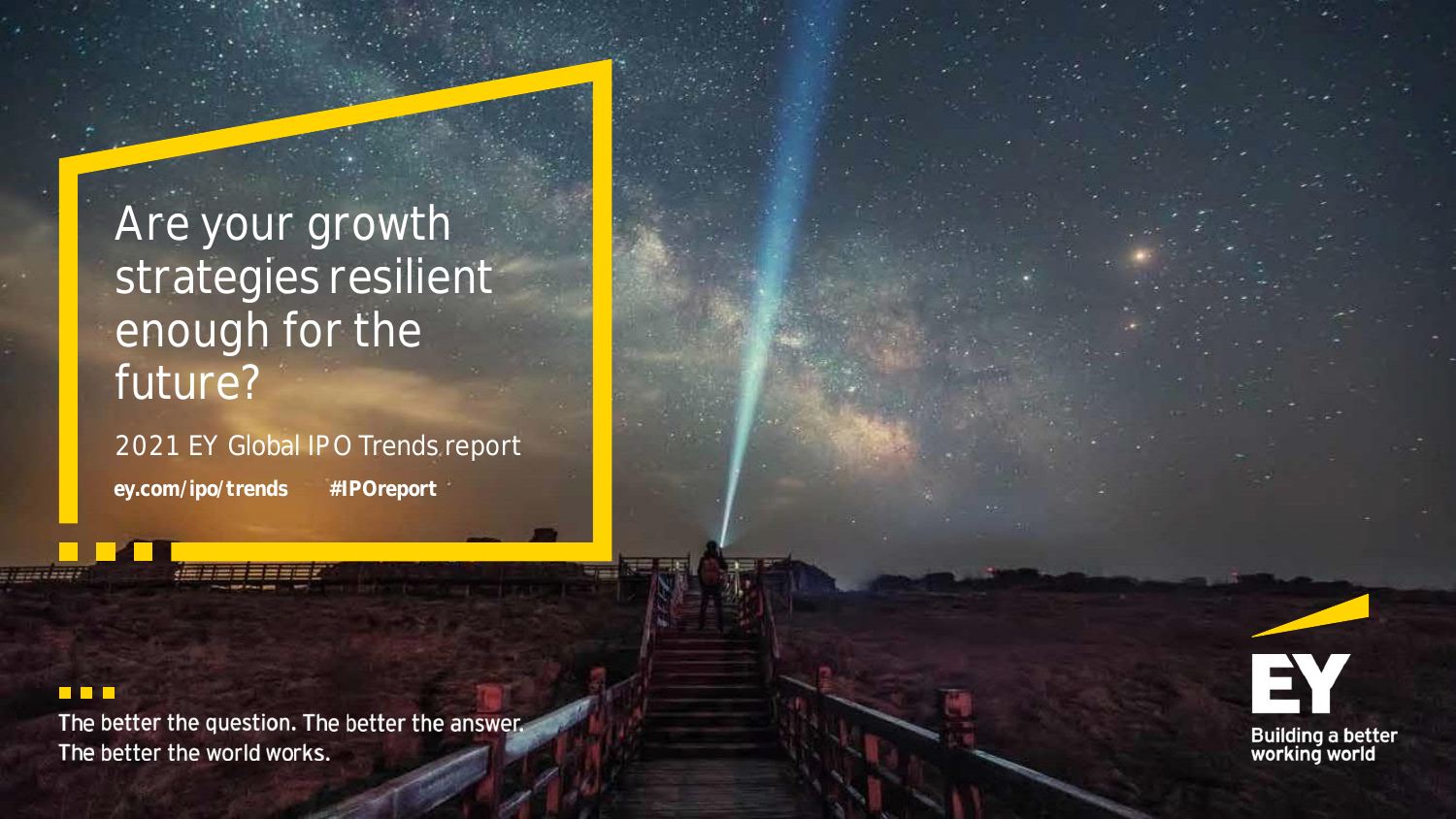### Contents

| Global IPO market                             |    |                |
|-----------------------------------------------|----|----------------|
| <b>Americas</b>                               |    | 1 <sub>O</sub> |
| Asia-Pacific                                  |    | 13             |
| Europe, Middle East, India and Africa         | 19 |                |
| Special purpose acquisition companies (SPACs) | 23 |                |
| Appendix                                      |    | 28             |

#### About this report

The *EY Global IPO Trends* report looks at the IPO markets, trends and outlook for the Americas, Asia-Pacific and EMEIA regions.

The current report provides insights, facts and figures on the IPO market **for the full year of 2021\*** and analyzes the implications for companies planning to go public in the short and medium term.

You will find this report at the [EY Global IPO website,](http://www.ey.com/ipo/trends) and you can subscribe to receive it direct to your inbox. You can also follow the report on social media: via [Twitter](https://twitter.com/search?q=) and [LinkedIn](https://www.linkedin.com/search/results/content/?keywords=) using [#IPOreport.](https://twitter.com/search?q=)

#### **y (in)**

\*The full year of 2021 cover priced IPOs from 1 January 2021 to 7 December 2021, plus expected IPOs by the end of December. Special purpose acquisition company (SPAC) IPOs are excluded in all data included in this report, except where indicated.

**All values are US\$ unless otherwise noted.**

Subscribe to *EY Global IPO Trends* reports Get the latest IPO analysis [direct to your inbox.](https://www.ey.com/en_gl/forms/subscribe-for-quarterly-ipo-trends-reports)

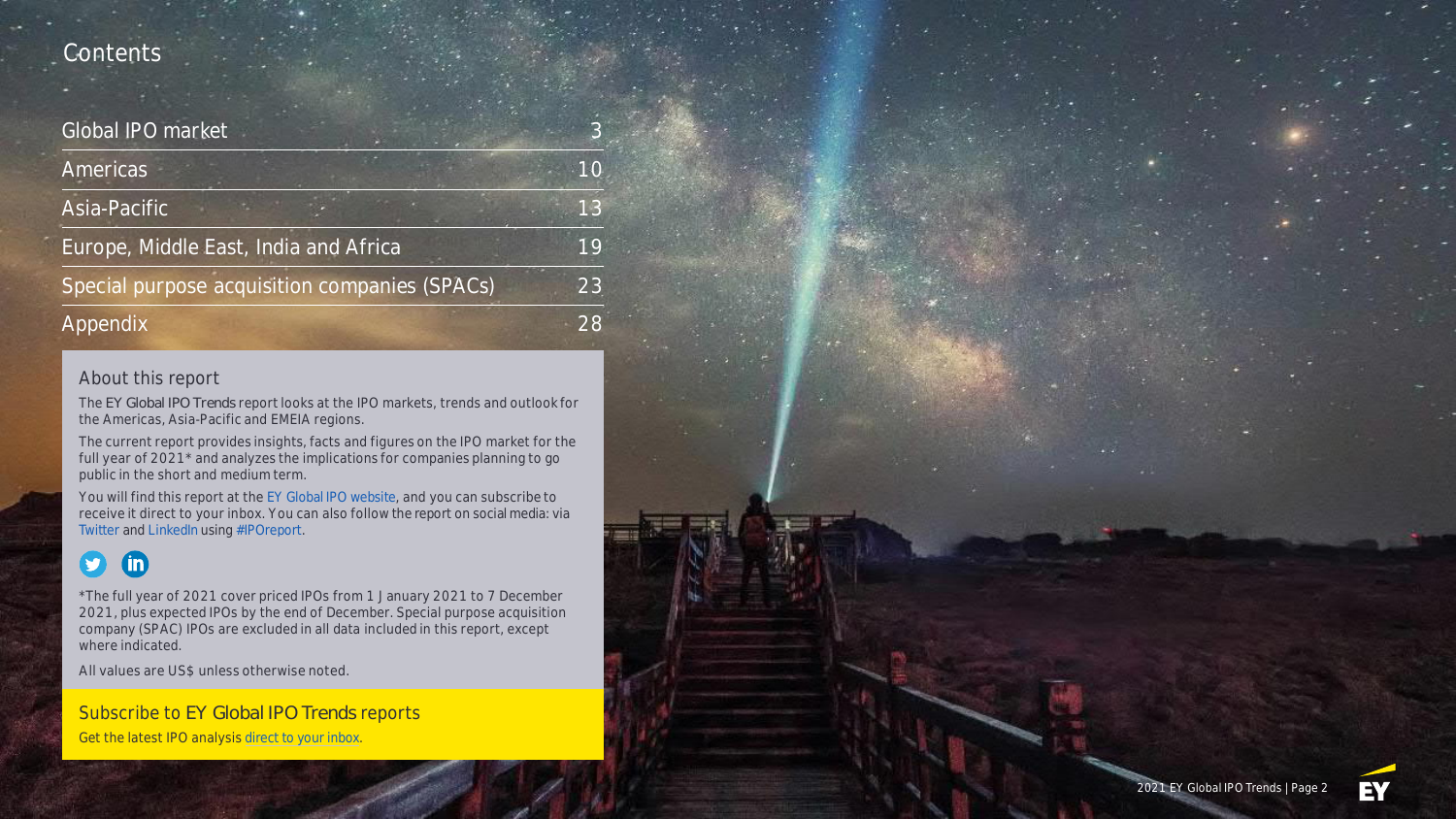# Global IPO market

# Remarkable growth in 2021 leads to 20-year highs in global IPO markets

IPO markets in 2021 proved to be the most active in the past 20 years. Market optimism from the initial rebounding economies, COVID-19 vaccine rollouts and rolling liquidity from government stimulus programs provided strong tailwinds. In Q4 2021, however, the winds shifted with the surfacing of the COVID-19 Omicron variant, continuing geopolitical tensions, new government policies and regulations, and increased market volatility, all of which contributed to muted IPO sentiment. Whether IPO-bound companies press pause or forge ahead in 2022, they will need to satisfy investor demands for resilient growth strategies and well-articulated ESG plans. *II*<br>
IPC<br>
init

Paul Go EY Global IPO Leader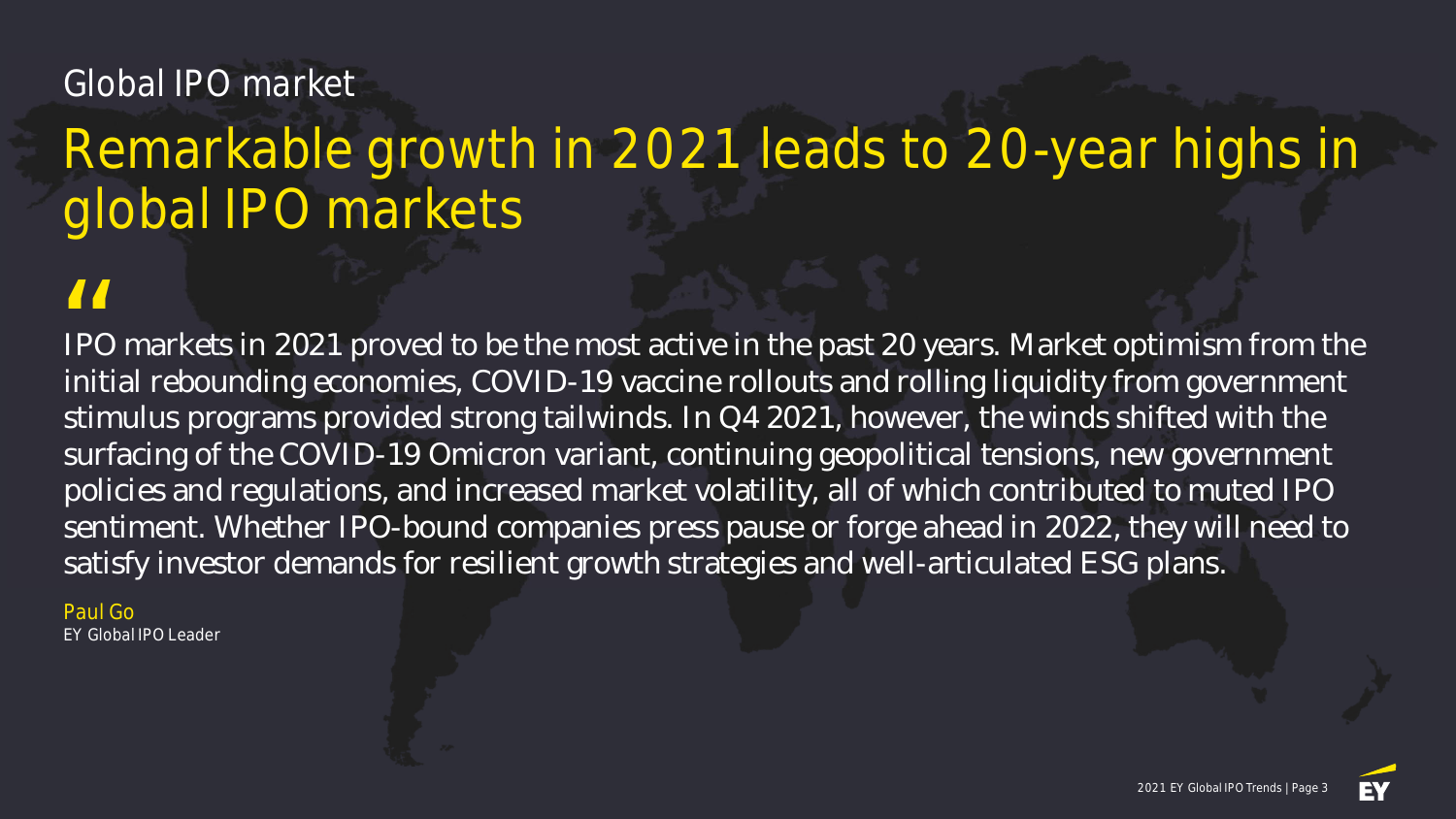**Key highlights:**

- ► After a remarkable run during the first three quarters of 2021, global IPO activity slowed its frenetic pace in Q4 2021. IPO deal numbers and proceeds were 621 and US\$112.2b, respectively. Quarter-on-quarter (QOQ), this represents an increase of 16% by deal numbers and 9% by proceeds compared to Q4 2020.
- ► In Q4 2021, the US and Europe saw notable rises in IPO activity. QOQ, US IPO activity increased 25% by both deal numbers and proceeds, while Europe saw a rise of 22% and 28% by deal numbers and proceeds, respectively. In Greater China, IPO activity slowed, with deal numbers and proceeds declining by 1% and 31%, respectively. This also affected the overall performance from the Asia-Pacific region.
- ► Strong stock market performance helped to support IPO activities in the US and Europe, with the NASDAQ Composite and the Dow Jones Industrial Average (DJIA) in the US, and the German DAX and Euro STOXX in Europe reaching all-time highs in November 2021. However, with the emergence of the COVID-19 Omicron variant in November, volatility indices (VIX) rose above 30 at the start of December, a level that could impact the timing and valuations of upcoming IPOs.
- ► Selected top IPOs by proceeds in Q4 2021 included: Rivian Automotive Inc. (US\$13.7b also 2021's largest IPO); BeiGene Ltd. (US\$3.3b), GLOBALFOUNDRIES Inc. (US\$2.9b), Volvo Car AB (US\$2.7b) and AutoStore Holdings (US\$2.5b).
- ► Technology continued to dominate the IPO activity by both deal numbers and proceeds in Q4 2021, representing more than a quarter of all IPO activity. Materials also had a strong showing by deal numbers in Q4 2021, representing 15% of deal numbers and 4% of proceeds. By proceeds, industrials was the second most active sector with 24% of global proceeds and 14% of deal numbers.
- ► With 149 SPAC IPOs raising US\$28.0b (as at 8 December), SPAC IPO activity recovered in Q4 2021 compared with Q3 2021 (106 IPOs, US\$18.3b), with more focus now also shifting toward de-SPAC transactions.



**Q4 2021 comparison**

SPAC IPOs are excluded in the compilation of all data included in this report, except where indicated.

All values are US\$ unless otherwise noted. 2021 refers to the full year of 2021 and covers completed IPOs from 1 January 2021 to 7 December 2021, plus expected IPOs by the end of December. Q4 2021 and Q4 21 refer to the fo of 2021 and covers completed IPOs from 1 October 2021 to 7 December 2021, plus expected IPOs by the end of December. Data as of COB 7 December 2021.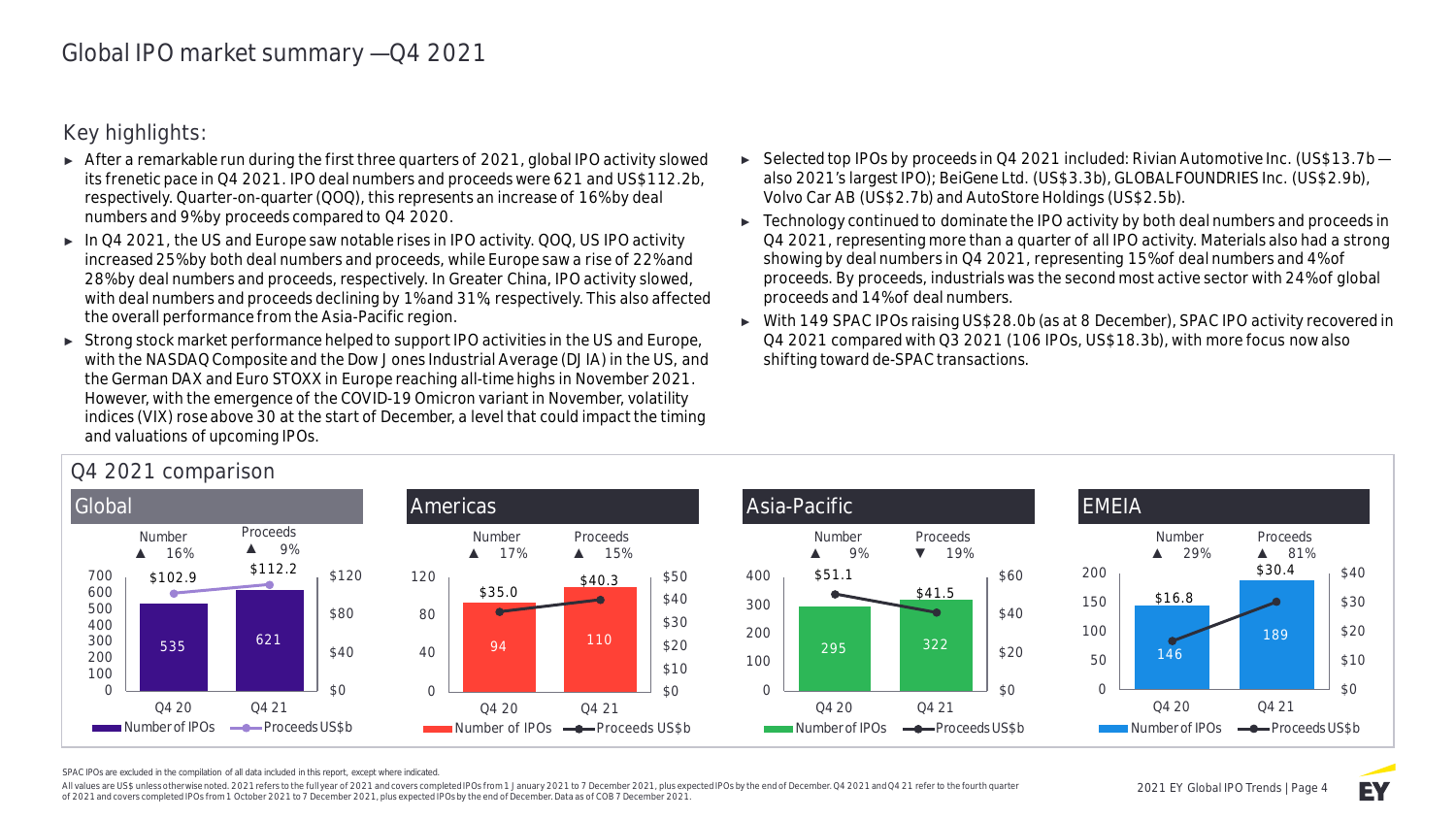**Key highlights:**

- ► With 2,388 deals raising US\$453.3b, 2021 became the most active year for IPOs in the past 20 years.
- ► Year-over-year (YOY), global IPO activity was up 64% and 67% by deal numbers and proceeds, respectively. EMEIA exchanges recorded the highest growth in IPO activity among all regions (158% by number and 214% by proceeds), which reflects the pent up demand held back as the European markets navigated Brexit and other geopolitical factors. The US continues to play a dominant role in driving this record global IPO year, while the contribution from Asia-Pacific has been steady but relatively modest as compared to 2020.
- ► Initial optimism on the COVID-19 vaccine rollout, rebound of global economies from their sharp declines in 2020, and ample liquidity in the financial system from government stimulus programs were among the key drivers of exceptional IPO activity in 2021. Technology-enabled, user-friendly trading platforms helped to attract new groups of retail investors. The buoyant stock markets in the US and parts of Europe, and companies wanting to take advantage of the open window, all contributed to the record IPO performance in 2021.
- ► The sizzling SPAC IPO activity witnessed in Q4 2020 continued into Q1 2021. It contracted sharply in Q2 2021 before stabilizing and became more active again toward the end of year. YOY (as of 8 December), 2021 SPAC IPO numbers and proceeds increased by 136% and 97%, respectively. The largest ever de-SPAC transaction involving a US SPAC merging with an ASEAN company was completed in December 2021 for an acquisition value of approximately US\$38b; its minimal redemption rate also indicated strong investor support on this largest de-SPAC to date.
- ► Technology, health care and industrials led 2021 sector IPO activity. Technology and health care both saw record-breaking deal numbers and proceeds in 2021, displacing their former record set in 2020 by a notable margin. A rise in metals and mining IPOs increased the materials sector's share of global deal numbers (13% in 2021 vs. 9% in 2020).
- ► There were also more than double the number of unicorn IPOs in 2021 over 2020 (79 unicorn IPOs, raising total proceeds of US\$83.0b vs. 31 unicorn IPOs for US31.6b in 2020).



### **Full-year comparison**

All values are US\$ unless otherwise noted. 2021 refers to the full year of 2021 and covers completed IPOs from 1 January 2021 to 7 December 2021, plus expected IPOs by the end of December. 04 2021 and 04 21 refer to the fo of 2021 and covers completed IPOs from 1 October 2021 to 7 December 2021, plus expected IPOs by the end of December. Data as of COB 7 December 2021.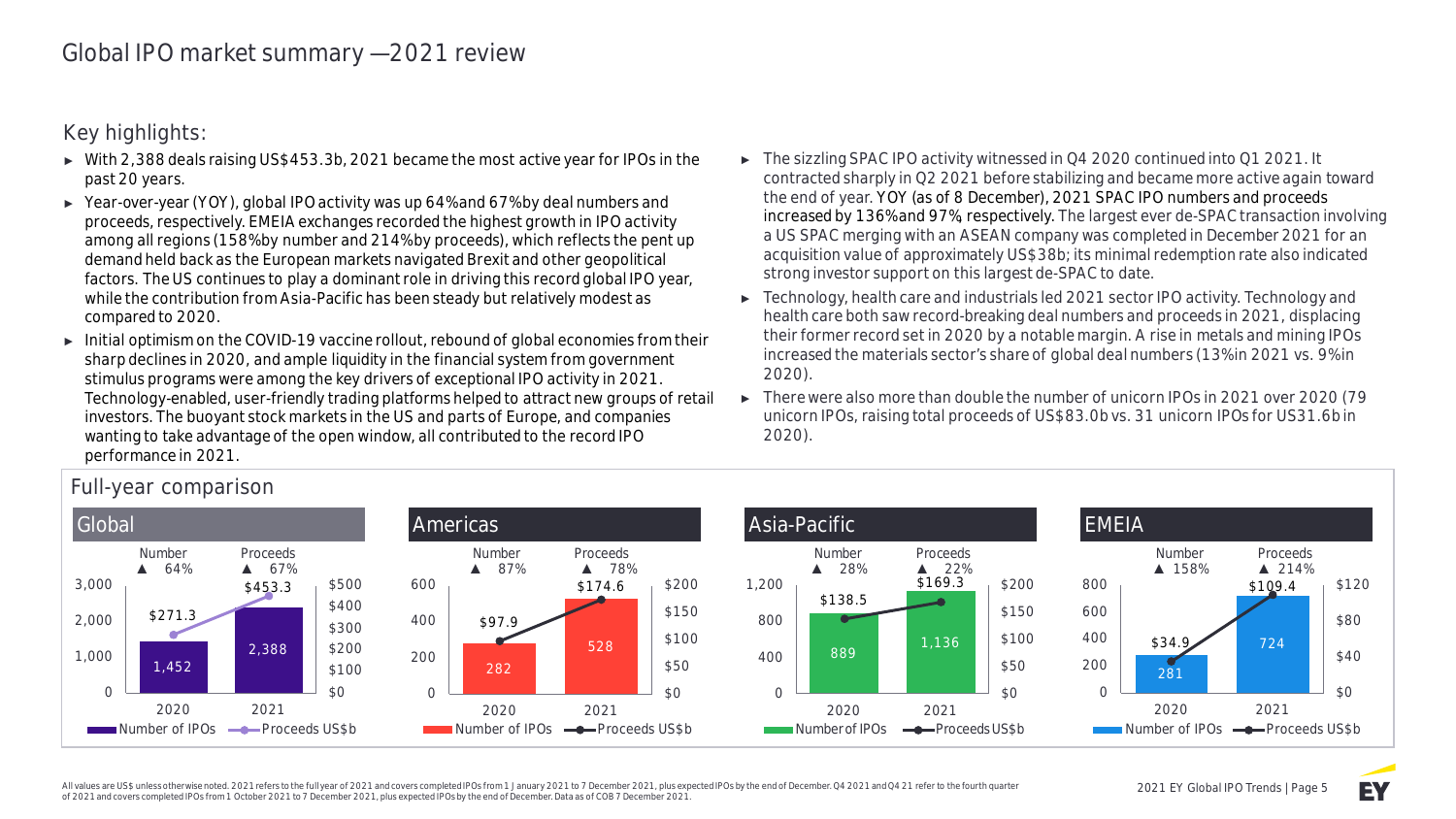# Low volatility and high liquidity fuel IPO activity in 2021

- ► **In the Americas,** ample liquidity in a low interest rate environment, revived consumer confidence from the large-scale vaccine rollouts and buoyant stock markets all helped to propel US IPO markets to their highest levels in 20 years. Brazil and Canada also experienced robust IPO activity in 2021, with Brazil seeing its highest activity level since 2007.
- ► **In Asia-Pacific,** deal numbers and proceeds continued their climb in 2021, but growth has been relatively more modest compared to past years. IPO activity on Mainland China and Hong Kong stock exchanges have slowed down in the second half of the year, due tighter regulations on Chinese companies looking to complete an overseas IPO and policy changes in some sectors. Outside of China, IPO activity was brisk on Australia, Japan, South Korea, Indonesia and Thailand exchanges.
- ► **In EMEIA,** high equity indices and valuations, coupled with low interest rates and market volatility, contributed to the highest YOY growth in IPO activity, despite the lingering pandemic which continues to affect many parts of EMEIA in Q4 2021. The most notable rebounds in activity were recorded on the European, India and Tel Aviv exchanges.





All values are US\$ unless otherwise noted. 2021 refers to the full year of 2021 and covers completed IPOs from 1 January 2021 to 7 December 2021, plus expected IPOs by the end of December. 04 2021 and 04 21 refer to the fo of 2021 and covers completed IPOs from 1 October 2021 to 7 December 2021, plus expected IPOs by the end of December. Data as of COB 7 December 2021.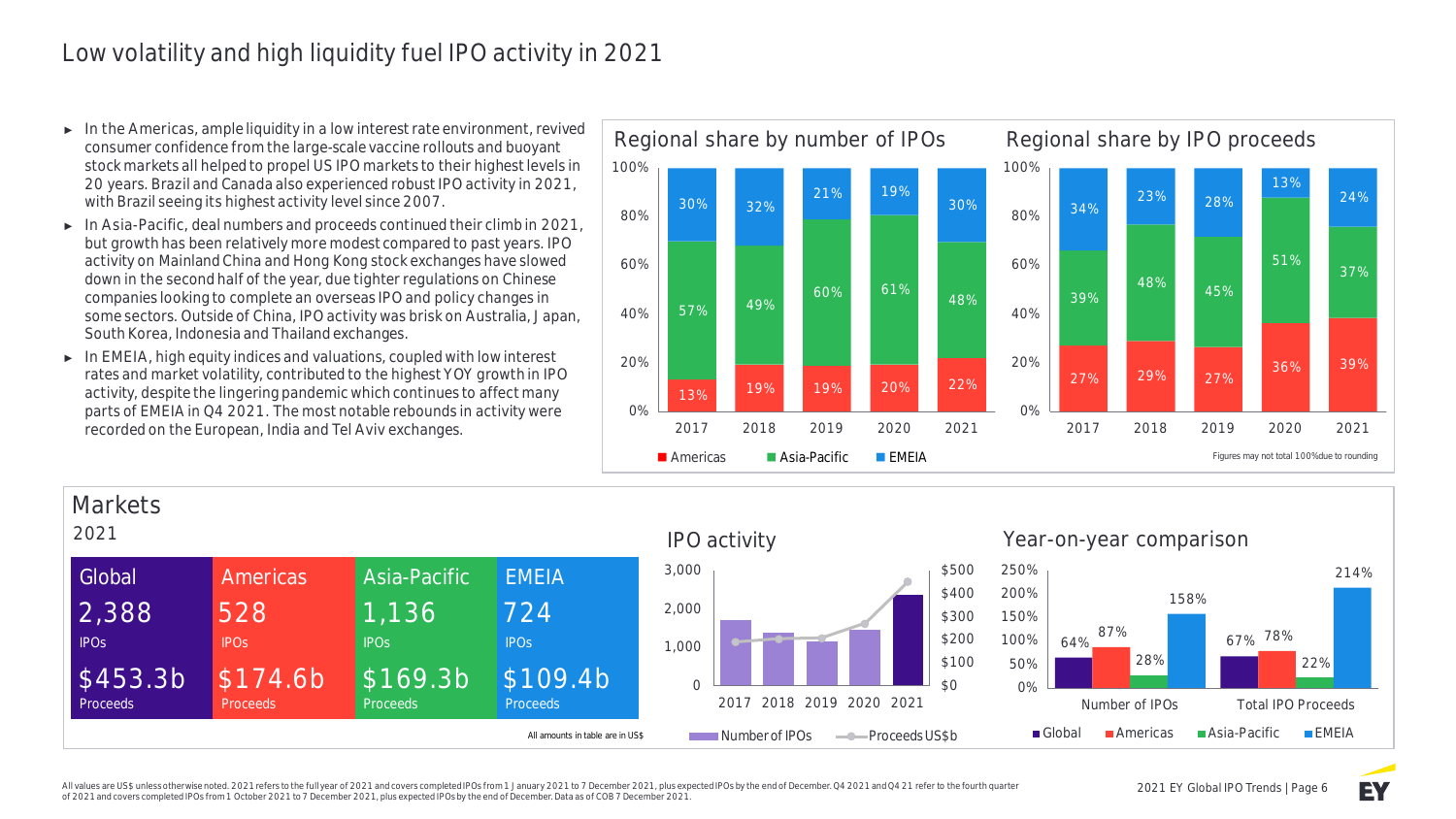# Global highlights

- ► Mainland China's tightened supervision on overseas listings, coupled with US SEC guidelines mandating that foreign issuers must comply with US SEC and PCAOB inspection rules, have sent a chill through cross-border IPO activity. There were 38 Chinese-US FPIs in 2021 (of which 35 were listed by the end of H1 2021 and 3 in H2 2021) (2020: 33).
- ► The US remains the top cross-border IPO destination with 106 companies choosing to list there. We saw a larger number and a more diversified group of European companies listing on the US exchanges, with 39 IPOs from 12 countries in 2021 (2020: 14 IPOs from 7 countries).
- ► Technology represented 26% of all 2021 global IPO activity by number and 33% of proceeds raised. Software (social media, e-commerce, gaming and FinTech) accounted for 71% of technology IPOs and 84% of proceeds. Within health care, the biotechnology subsector accounted for 45% of global health care IPOs and 43% by proceeds. The COVID-19 pandemic accelerated the growth of subsectors, such as the mRNA-tech drug companies that produce vaccines and diagnostics products, as well as digital health care, such as internet health care, big data, software and hardware. Moreover, MedTech deals were driven by increasing growth gaps with a focus on diagnostics and virtual care.
- ► With investors now focusing on the ESG agenda, the more environmentally friendly companies have benefited with some of the largest IPOs (and de-SPAC) launched from the renewable energy, automotive and electric vehicles sectors.
- ► In the previous three years, follow-on activities reached record highs as more companies took full advantage of high liquidity levels in the capital markets. 2021 saw 4,402 follow-on deals with total proceeds of US\$669.8b, a decline of 16% and 3% by deal numbers and proceeds, respectively YOY.
- ► PE-backed IPOs saw record levels of activity in 2021, as strong markets once again represented a compelling exit pathway for many PE-backed portfolio companies. We expect continued strength in 2022 based on a number of factors – continued cyclical tailwinds, a desire to return capital to LPs, and perhaps most significantly, the overall secular growth of the PE portfolio, which now numbers more than 20,000 companies across the world.



All values are US\$ unless otherwise noted. 2021 refers to the full year of 2021 and covers completed IPOs from 1 January 2021 to 7 December 2021, plus expected IPOs by the end of December. 04 2021 and 04 21 refer to the fo of 2021 and covers completed IPOs from 1 October 2021 to 7 December 2021, plus expected IPOs by the end of December. Data as of COB 7 December 2021.

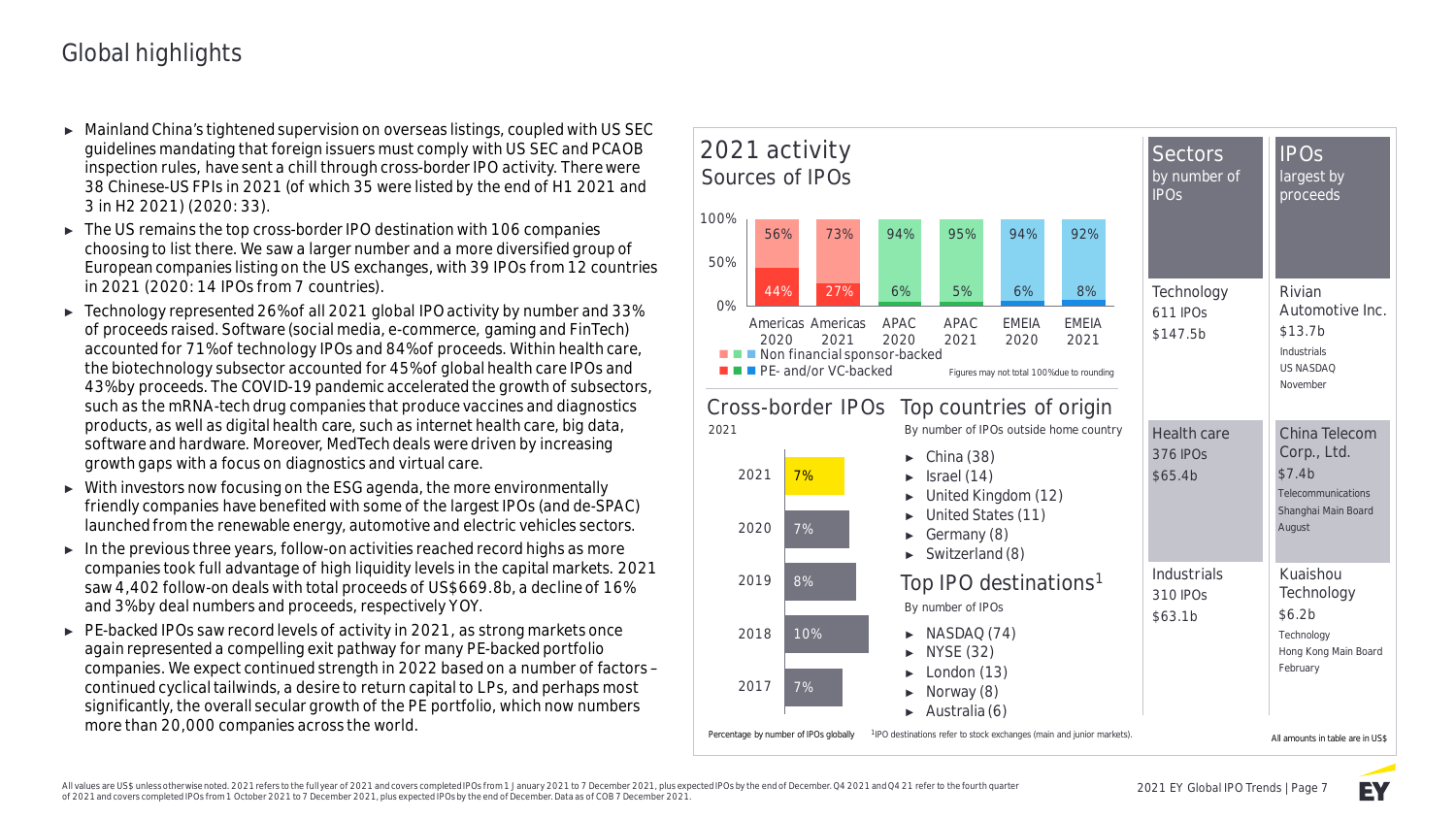### Global IPO market outlook

- ► As we look ahead to 2022, we see both headwinds and tailwinds impacting IPO activity. Inflation risk across geographies and new waves of the COVID-19 pandemic that hamper economic recovery will create the greatest headwinds. Continuing geopolitical tensions and further decoupling between the two largest economies also create more uncertainties to prospective IPO candidates with regard to policy and regulatory changes. Companies will also need to address further business challenges arising from supply chain disruptions and labor shortages.
- ► Despite these headwinds, relatively higher valuations and market liquidity are keeping the IPO window open. IPO candidates should expect higher market volatility, which will affect their IPO plans. Transaction flexibility and having a Plan B ready to meet financing needs will be crucial to weather any delay in the IPO transaction.
- ► While tighter regulations for Chinese companies looking to list in the US may slow cross-border IPO listings, some Chinese companies are looking to list on the Hong Kong or Mainland China exchanges, thus providing a boost to these local markets.
- ► ESG will be a key theme in 2022 for IPO candidates and investors alike. Many IPO candidates in Europe are emphasizing their potential to help in the transition to a greener future as discussions around climate change intensify. Meanwhile, investors are increasingly demanding that equity stories, regardless of sector, include a plan for ESG.
- ► Technology sector will continue to dominate across all regions. In Asia-Pacific, the emphasis will be on hardware more than software. In EMEIA, the focus will be on ESG-related stories and those companies that continue to grow during the COVID-19 pandemic (e.g., health care such as the vaccine-related companies), as well as other digital trends. In the Americas, based on pipeline activity, technology and health care will continue to dominate in 2022.
- ► Industrial sector growth in 2022 is likely to continue, led by rising demand in end markets such as health sciences, consumer electronics and electric vehicles. As industrial sites are increasingly automated and connected, particularly in emerging markets, opportunities to provide components and systems are growing rapidly. Demand for more efficient heating and cooling systems and water treatment solutions is being driven by a heightened interest in sustainability from end customers.
- ► We expect more unicorns to come to the public markets in 2022. Some will have equity stories that tie together ESG and technology-enablement, making them an investor's favorite.
- ► Cybersecurity is an emerging topic that we expect will rise in significance in 2022 and IPO candidates will need to place more focus. With cyber attacks on the rise, investors will increase their scrutiny of how IPO candidates are protecting their IT systems and safeguarding the integrity of customer data, intellectual property and other vital digital assets that may be considered to be of national security importance for regulatory compliance/clearance.
- ► Overall, companies looking to launch an IPO in 2022 will need a strategy that is resilient, flexible and more adaptable to fast changing market conditions.



**Expect ESG and sustainability to be key themes in 2022 for investors and IPO candidates alike. Every equity story will need an ESG strategy.**

\*MSCI World Index is composed of more than 1,500 constituents listed on stock exchanges of various developed markets. The index includes companies from 24 developed markets in Australia, Austria, Belgium, Canada, Denmark, Netherlands, New Zealand, Norway, Portugal, Singapore, Spain, Sweden, Switzerland, the United Kingdom and the United States. The index constituents are weighted on the basis of free float market capitalization. MSCI World this chart excludes all deals with proceeds below US\$5m and SPACs.

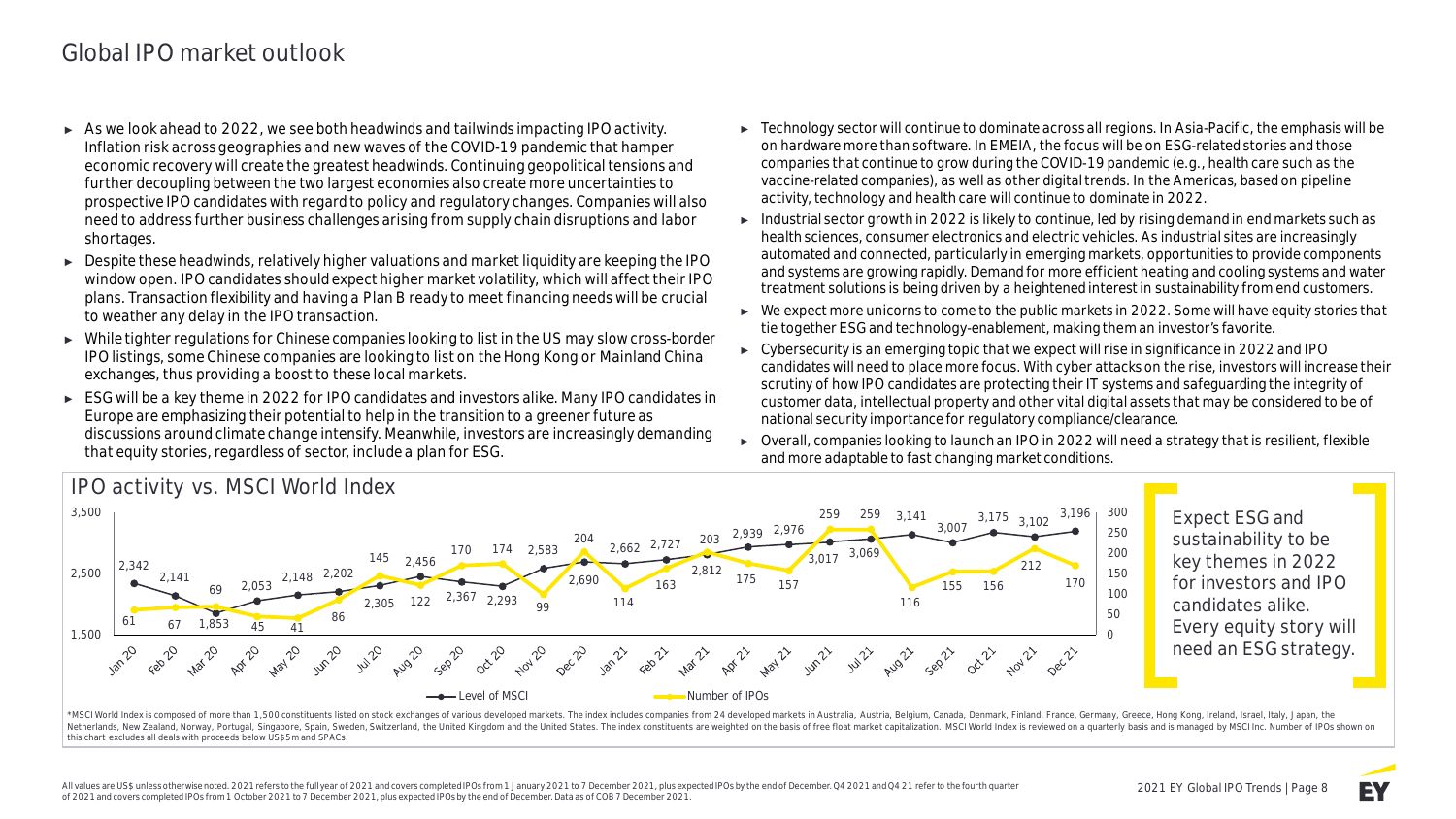### **Implications for IPO candidates**

**IPO candidates looking to go public will need to:**

There are a variety of market factors that may impact investor sentiment for IPOs. Pre-IPO companies should analyze how these factors may affect their business, timing and valuations.

pandemic



\*Factors are presented in no specific order of priority.

Consider all options, from alternative IPO processes (e.g., direct listing or merger with SPAC) to other financing methods (e.g., private capital, debt or trade sale). In the case of a SPAC merger, do not underestimate the amount of work that it will require.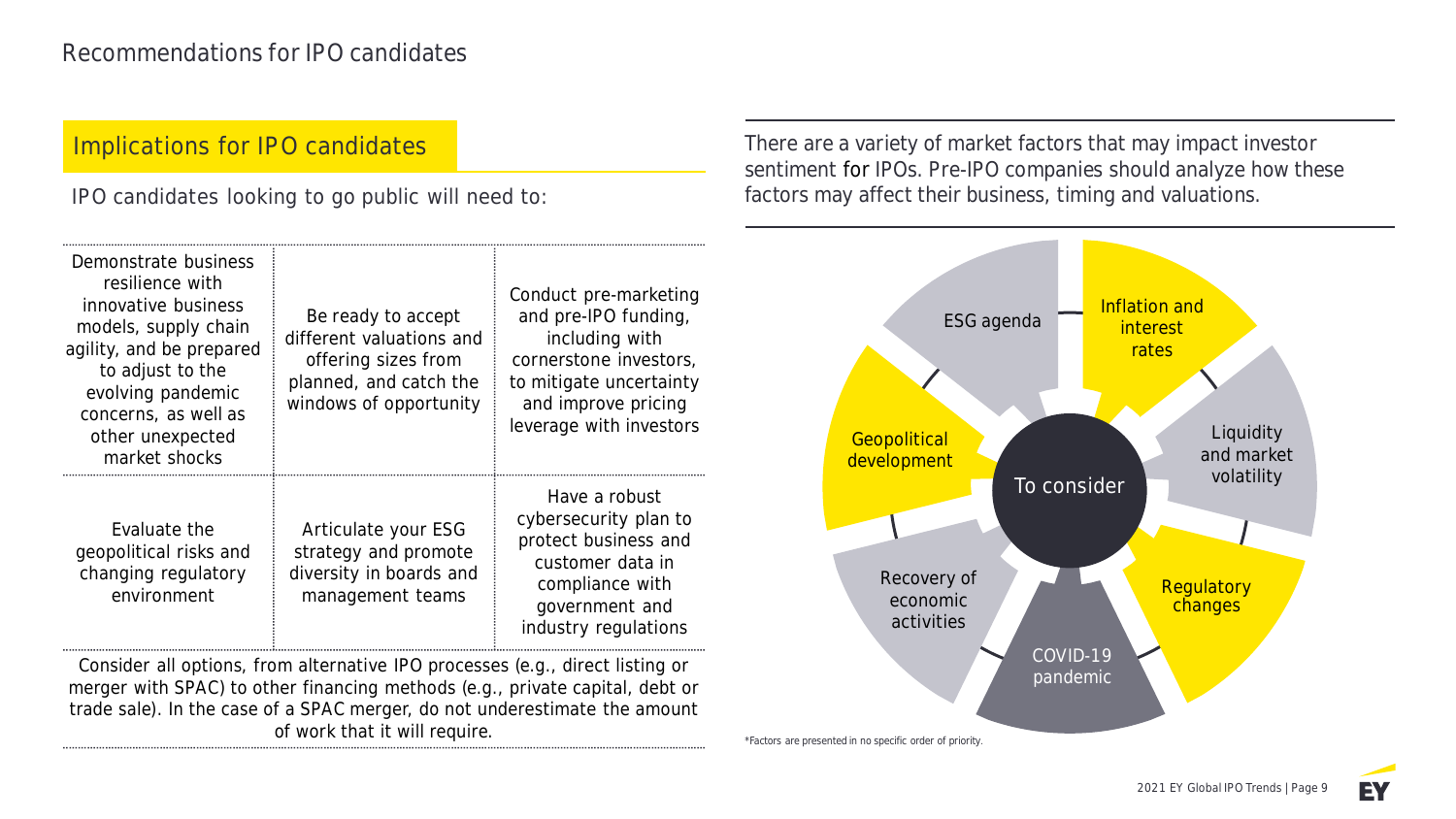# Americas and US IPO market insights

# Red-hot Americas IPO markets reach 20-year highs

Americas IPO markets had a record-setting year. The surge in new public companies was driven by high valuations, an extended low interest rate environment and strong investor appetite for equities. As we head into 2022, we remain cautiously optimistic the equity market will remain healthy for new issuers to come to market. Companies looking to go public should continuously consider all options. While a traditional IPO is the most tested form of achieving a public listing, alternative structures are evolving, giving companies more routes to gain access to public markets. **II**<br>Am<br>hial

Rachel Gerring EY Americas IPO Leader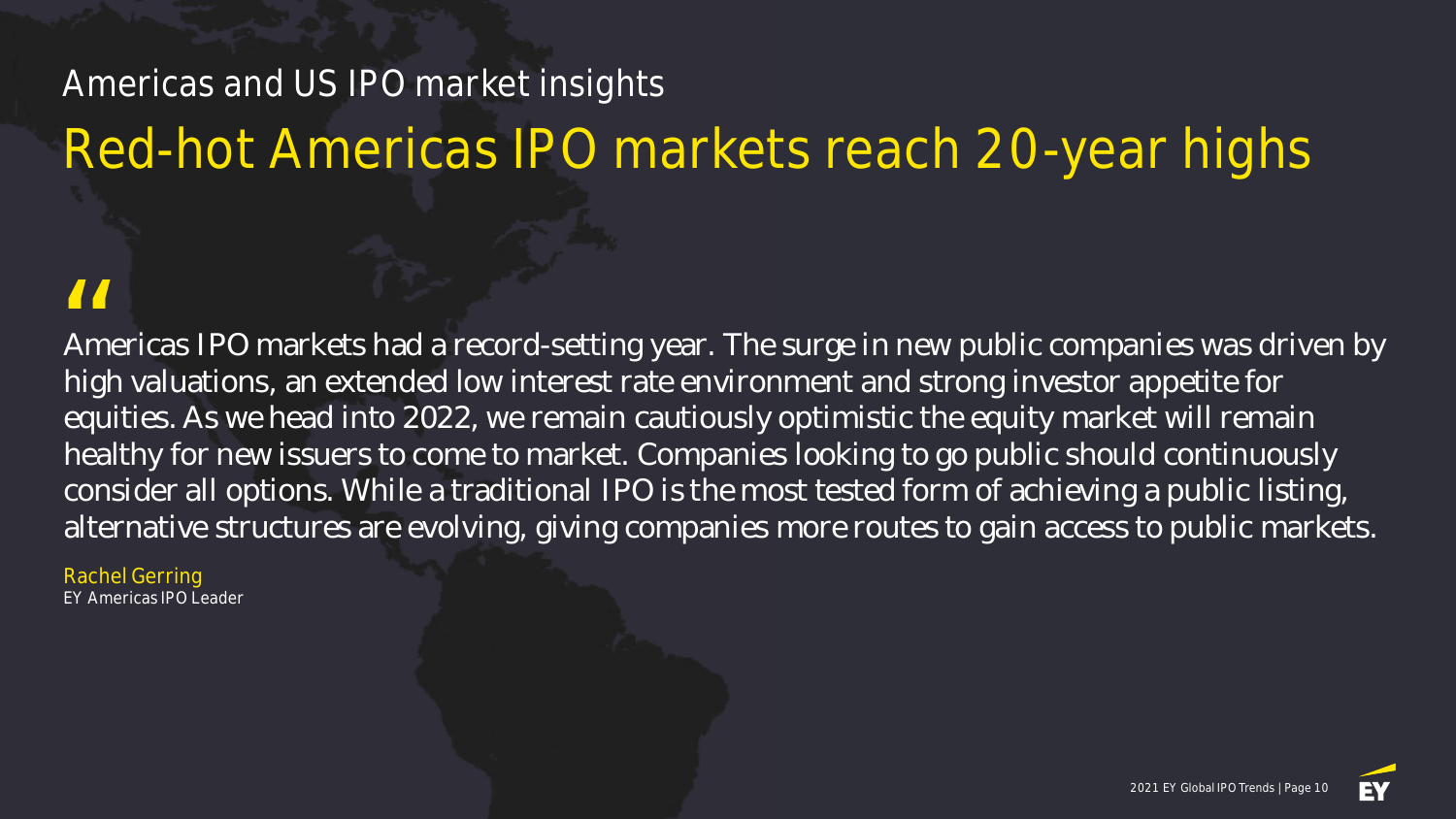## Americas IPO market highlights

- ► The Americas IPO market experienced an all-time high in 2021, with 528 companies raising proceeds of \$174.6b. These numbers far exceed the last record set in 2007 by deal numbers (393 IPOs, US\$88.2b in 2007) and the 2014 record by proceeds (US\$101.3b via 310 IPOs ).
- ► US IPOs comprised nearly 80% of IPO deals. However, Brazilian and Canadian markets also hit record levels and represented about 10% each of all Americas IPOs.
- ► In 2021, **Brazil** saw its highest annual IPO deal numbers and proceeds since 2007 (64 IPOs with US\$27.7b in proceeds). However, the number of transactions tapered off during H2 2021 due to volatility in the Brazilian market. Aftermarket performance of recently listed companies and significant uncertainty related to the local economy were contributing factors to this volatility. While there are still issuers in the pipeline looking to go public, more companies are choosing to postpone their IPOs as we approach the end of year and see uncertainty in the year ahead as the election in Brazil approaches. Brazil's IPO outlook will depend on inflation and fiscal controls by the Brazilian government.
- ► **Canada's TSX** continued to experience robust IPO levels in 2021, raising \$5.9b via 47 IPOs. Further, the pipeline of Canadian companies preparing to go public continues to build across various sectors. More Canadian companies are expected to seek cross-border filings into the US in 2022.



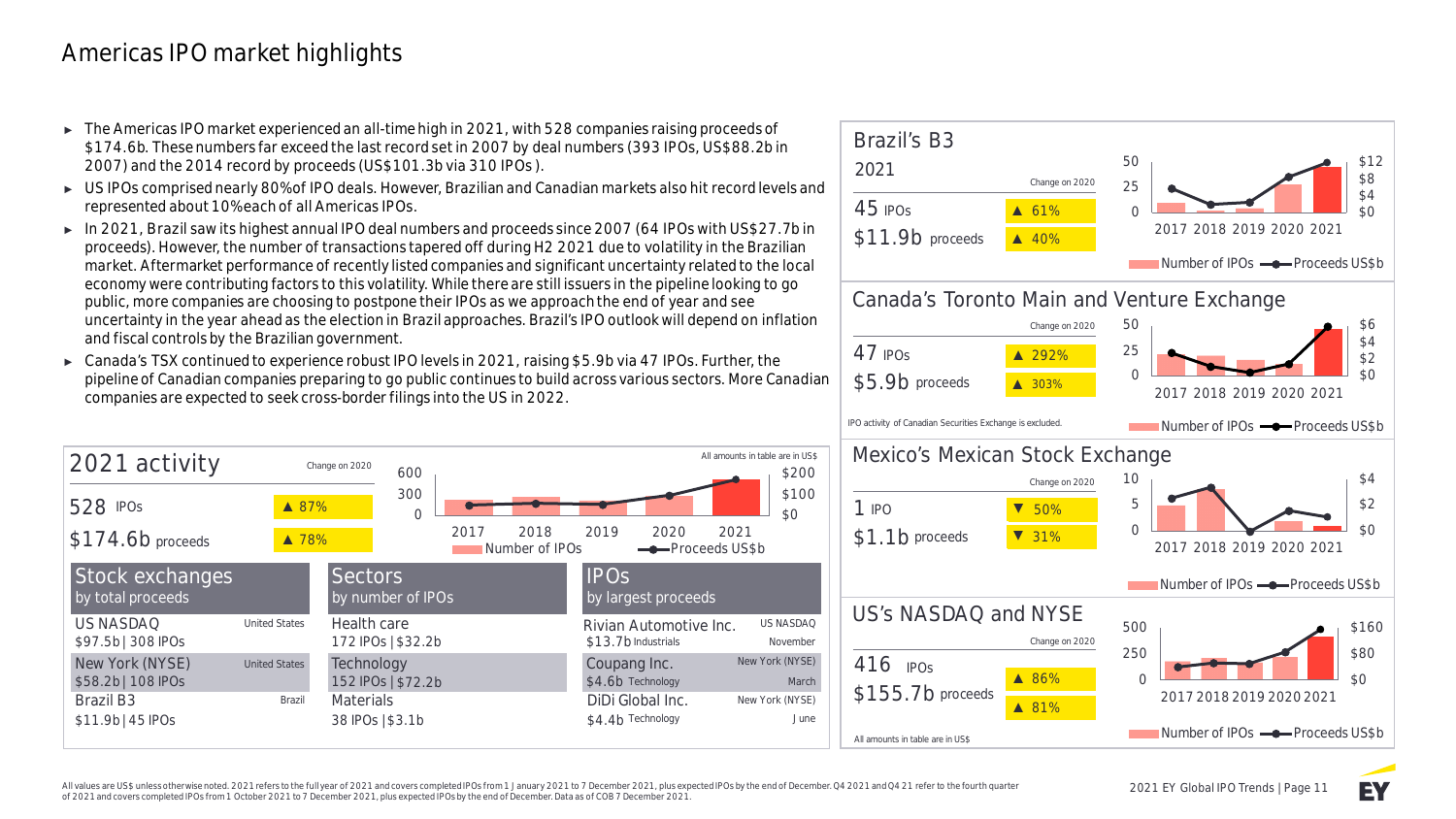## Americas — US IPO market highlights

- ► US IPOs are having a banner year; 2021 was the most active in the past 21 years in terms of both proceeds and number of deals, with 416 IPOs raising close to US\$155.7b in proceeds.
- ► The 2021 class of US IPOs benefitted from strong pricing outcomes with more than 75% of issuers achieving or exceeding their targeted price ranges. While these transactions generated more than 20% returns one month after pricing, performance of these stocks declined considerably through year-end. The health of the US IPO market in 2022 will depend, at least in part, on continued pricing strength and improving aftermarket performance.
- ► The COVID-19 pandemic has served as a catalyst for innovation and consumer behavioral change in the health care space, where IPO activity surged in 2021. While biotechnology continues to take the lion's share of health care IPOs, there was also increased interest in other areas of health care. Consumers became more comfortable with virtual experiences and demanded better experiences, resulting in an emergence of various tech-enabled health care opportunities that fueled the boom.

#### **Outlook**

- ► While a traditional IPO is the most tested form of achieving a public listing, there has been considerable evolution, including creative lockup release structures, direct order systems and changes to marketing strategies. With strong IPO performance, we believe the structure and format of IPOs will continue to evolve to help issuers better achieve their goals in pursuing a public listing.
- ► Technology and health care IPOs are expected to continue their dominance. As we look ahead into 2022, the potential for more activity in other sectors, such as consumer, retail and financials, will be impacted by the uncertain macro backdrop, as we face new COVID-19 variants and rising inflation and interest rates.
- ► Historically, IPO windows are the quickest to close and last to reopen amid periods of market turmoil. Our advice to issuers is to prepare early to maximize access to open and optimal market windows as they arise.

#### 416 IPOs \$155.7b proceeds 32% of IPOs are financial sponsor-backed ▲ 86% ▲ 81% 308 IPOs \$97.5b **US NASDAQ** 108 IPOs \$58.2b **New York (NYSE)**

**Change on 2020**

**2021 activity**



Number of IPOs  $\rightarrow$ 

#### **Cross-border IPO top countries/regions of origin**



| <b>Sectors</b><br>by number of IPOs                  | <b>IPOS</b><br>largest by proceeds |                  |
|------------------------------------------------------|------------------------------------|------------------|
| Health care                                          | Rivian Automotive Inc.             | <b>US NASDAO</b> |
| 162 IPOs   \$29.9b                                   | \$13.7b Industrials                | November         |
| Technology                                           | Coupang Inc.                       | <b>NYSF</b>      |
| 128 IPOs   \$69.3b                                   | \$4.6b<br>Technology               | March            |
| <b>Financials</b>                                    | DiDi Global Inc.                   | <b>NYSE</b>      |
| 21 IPOs   \$8.9b                                     | \$4.4b<br>Technology               | .June            |
| Consumer products                                    | GLOBAL FOUNDRIES Inc.              | <b>US NASDAO</b> |
| 18 IPOs   \$7.7b                                     | \$2.9 <sub>b</sub><br>Technology   | October          |
| Consumer staples                                     | Bumble Inc.                        | <b>US NASDAQ</b> |
| 18 IPOs   \$6.3b<br>All amounts in table are in US\$ | \$2.5b<br>Technology               | February         |

#### **Performance 2021**

| 020 2021                             |                                                                                  |                           |                                                | IPO pricing and performance           |                                                                                  |  |  |
|--------------------------------------|----------------------------------------------------------------------------------|---------------------------|------------------------------------------------|---------------------------------------|----------------------------------------------------------------------------------|--|--|
| Proceeds US\$b                       | US markets<br>+ or - indicates change<br>compared with offer price<br>at IPO     |                           | First-day<br>average return                    |                                       | Share price performance since<br>IPO (a.k.a offer-to-current)                    |  |  |
| )S<br>2021 ו                         |                                                                                  |                           | $+33.6%$<br>started trading by 7 December 2021 |                                       | $-5.1%$<br>First-day and current average returns are mean returns of issuers who |  |  |
| Greater China<br>38 IPO <sub>S</sub> | <b>Equity indices</b><br>(\$13.0b)<br>S&P 500 NASDAQ<br><b>DJIA</b><br>Composite |                           |                                                | Volatility index                      |                                                                                  |  |  |
| <b>Israel</b>                        |                                                                                  |                           |                                                | CBOE VIX <sup>®</sup><br>21.9 current |                                                                                  |  |  |
| 10 IPOs (\$4.5b)                     |                                                                                  | $+16.7\% +24.8\% +21.7\%$ |                                                |                                       | 19.7 YTD average<br>17.1 10-year average                                         |  |  |
| All amounts in table are in US\$     | + or - indicates change since 31 December 2020                                   |                           |                                                |                                       | Current index level is for 7 December 2021                                       |  |  |

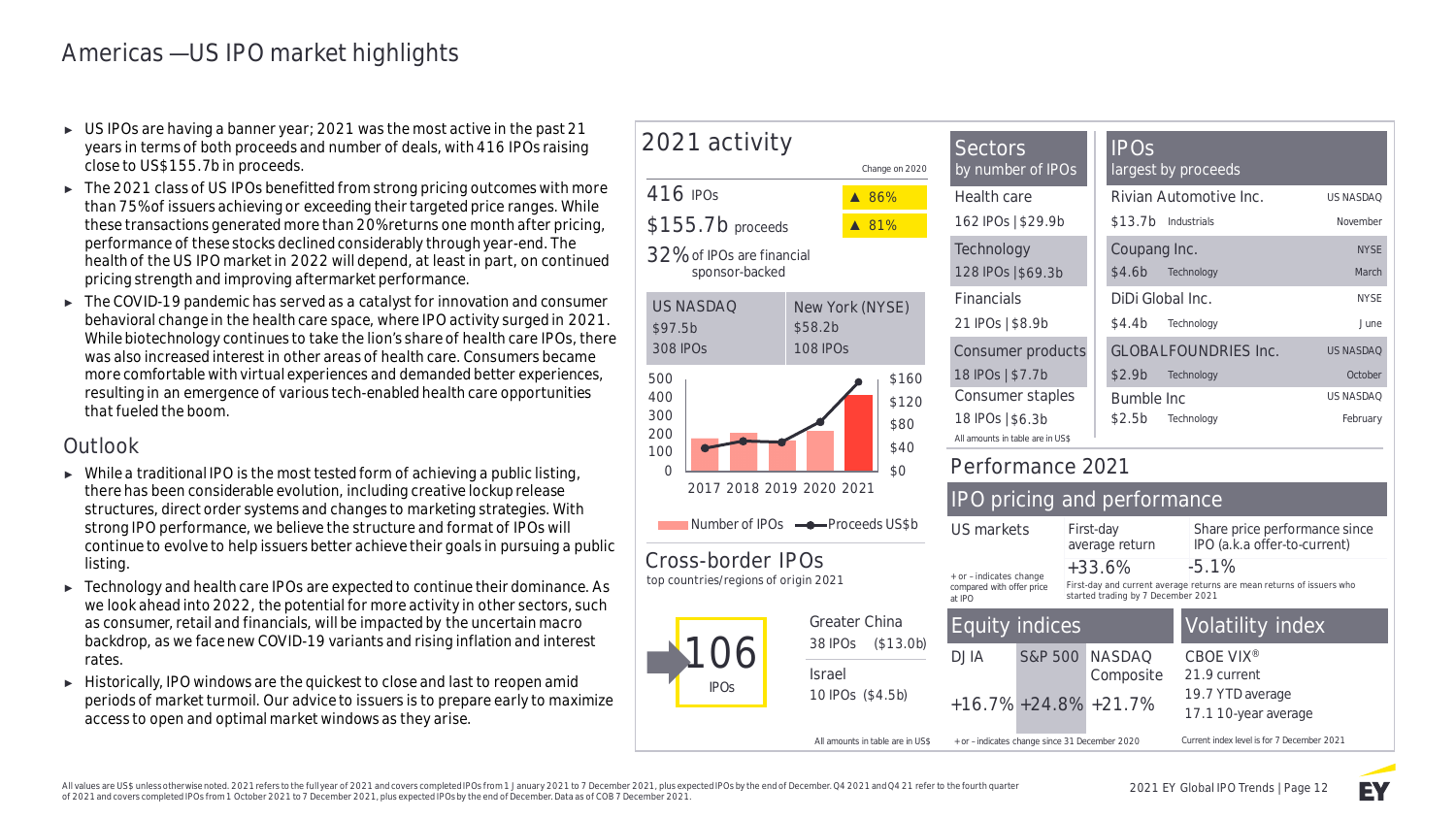# Asia-Pacific

# Asia-Pacific experiences more modest growth in 2021

Following the blistering pace set in 2020, growth in Asia-Pacific IPO markets slowed to more modest, but still respectable levels in the latter half of 2021. In Greater China, IPO candidates had to adjust to new regulations, which slowed IPO activity. The rest of the region, meanwhile, saw significant increases in IPO activity. Looking ahead, IPO candidates will need a resilient strategy that allows them to respond quickly to changing regulations, geopolitical issues and increasing ESG requirements.  $\frac{11}{100}$ 

Ringo Choi EY Asia-Pacific IPO Leader

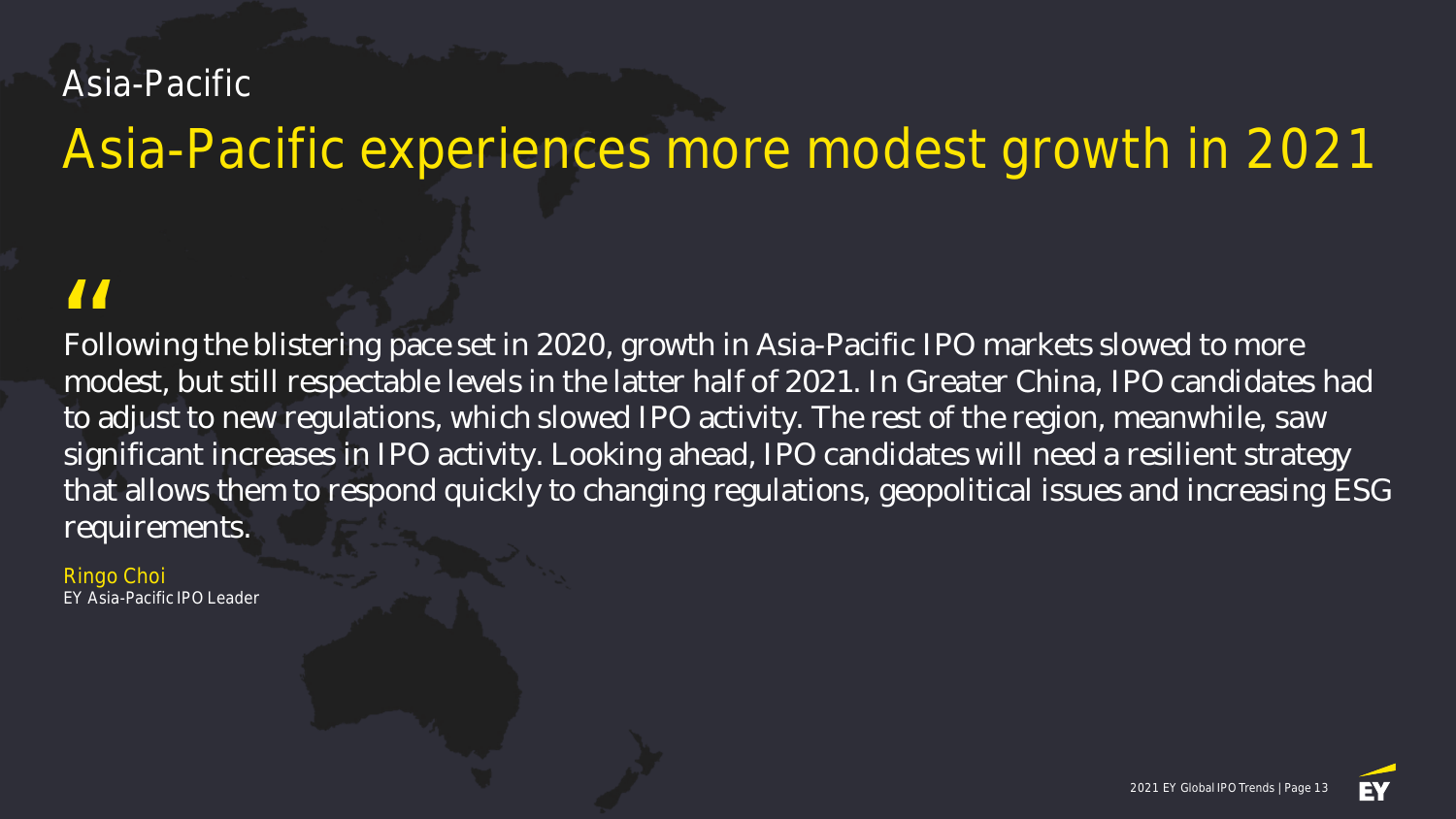# Asia-Pacific IPO market highlights

- ► IPO activity in Asia-Pacific continued to climb in 2021, with deal numbers and proceeds rising 28% and 22%, respectively, as compared to 2020. However, these gains were modest relative to the brisk pace set by the Americas and EMEIA exchanges.
- ► **In Greater China,** IPO activity has slowed down after Q3 2021, partly as a result of Mainland China's tightened cybersecurity review requirements for IPO companies that possess more than one million users' data. These companies are required to undergo a government review and obtain approval before they can be listed abroad. Additionally, US SEC guidelines mandate that Chinese firms trading in the US must start to prepare for additional disclosures and allow for PCAOB access to audit work papers outside of the US starting from the 2022 financial reporting cycle. As a result, some Chinese mega IPOs elected to stay on the sidelines. Despite lackluster performance relative to other regions, Greater China exchanges still hosted five of the top 10 largest IPOs in 2021.
- ► **In Japan,** YOY IPO deal numbers increased 38%, reaching 128 deals, which was the highest number of IPOs launched since 2006, and proceeds increased 104% to US\$6.8b. Japanese exchanges ranked sixth among top 12 exchanges by deal numbers.
- ► **South Korea** had a banner 2021, with record IPO proceeds in the last 20 years, and the highest annual deal numbers since 2002. As a result, the Korea Exchange (KRX) ranked seventh among the top 12 exchanges by proceeds and 12th by deal numbers. During 2021, the KRX posted five mega IPOs: including Krafton Inc. (US\$3.8b), KakaoBank Corp. (US\$2.2b) and SK IE Technology Co., Ltd. (US\$2.0b) — three of the top 12 largest IPOs in Asia-Pacific.
- ► **In ASEAN,** YOY deal numbers rose by 19%, while proceeds increased by 71%. The Indonesia Exchange (IDX) led by deal numbers and proceeds (55 IPOs, US\$4.8b), with the listing of two mega IPOs: PT Bukalapak.com Tbk (US\$1.5b) and Mitratel (US\$1.3b). Indonesia had the second highest concentration of unicorns (6 of the 30 ASEAN unicorns vs. Singapore with 15). The Stock Exchange of Thailand ranked second by deal numbers and proceeds (40 IPOs, US\$4.1b), and hosted two mega IPOs during the year.
- ► **Australia and New Zealand** had a spectacular year in 2021, with 197 IPOs raising US\$9.2b in proceeds. This represented a 159% increase by deal numbers and a 144% increase in proceeds as compared to 2020. Materials IPOs (i.e., metals and mining) accounted for 58% of ASX's deal numbers. ASX ranked fourth by deal numbers among the top 12 stock exchanges globally.

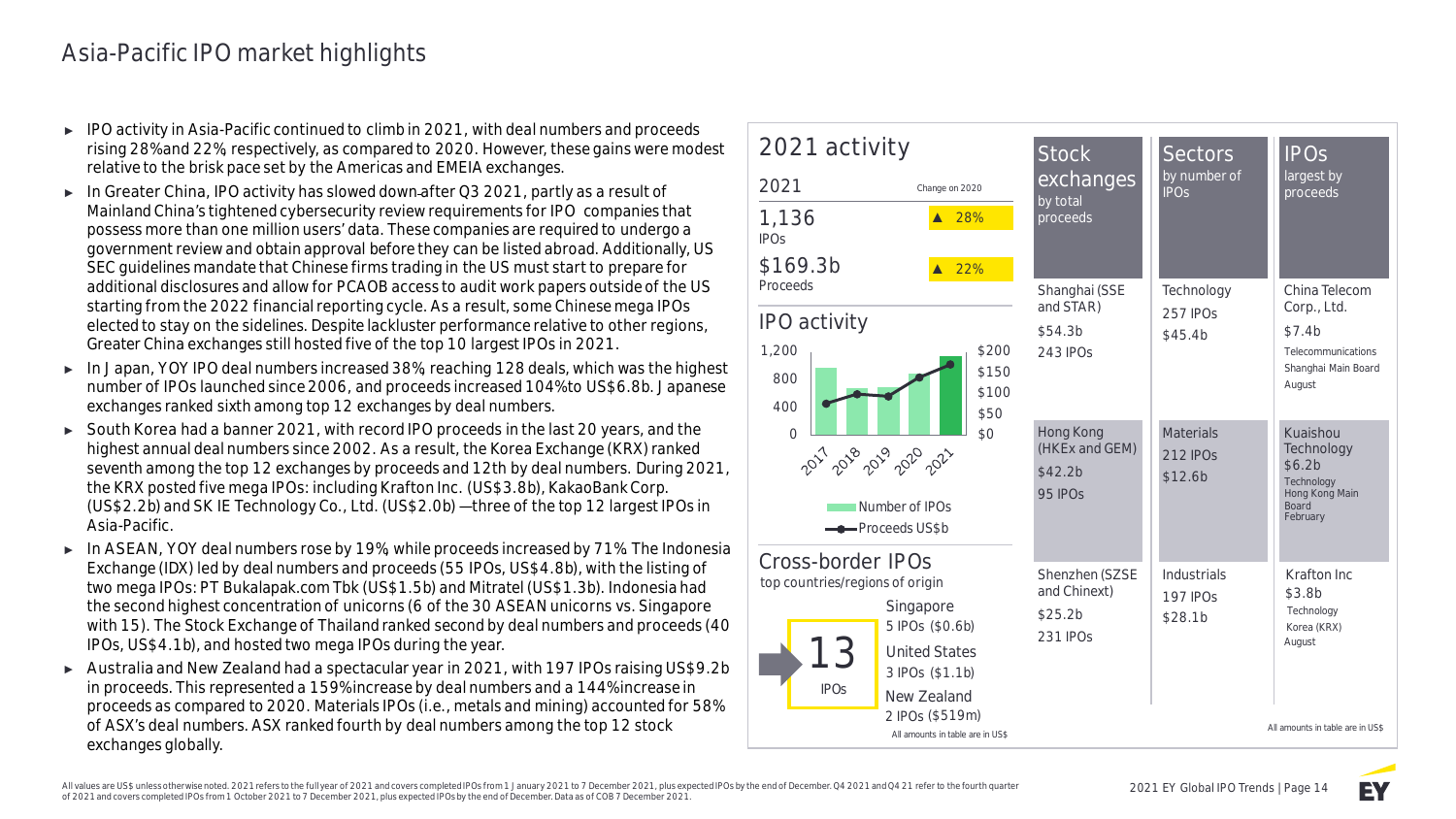## Asia-Pacific IPO market outlook

- ► Looking ahead to 2022, we expect IPO activity outside of Greater China will continue to be high. However, ongoing supply chain disruptions could have a negative impact on operating results. As a result, some IPO-bound companies may face more challenges to maintain their growth and profits, thus affecting their valuations and plans to go public.
- ► We expect investors will welcome profitable companies with more realistic valuations. While technology companies will again dominate the IPO landscape, investors may skew more toward hardware-focused technology companies rather than platformdriven businesses. Health care (with biotechnology in particular) may also emerge as a preferred sector for investors.
- ► In Greater China, IPO activity will largely depend on government measures. In addition to tightening cybersecurity review requirements, the Chinese government may implement measures on individual sectors if they see signs of overheating or bubbles. These actions, combined with the additional challenges for cross-border IPOs enacted by both the Chinese and US governments, may create uncertainty that slows IPO activity in the short term. In the medium term, once there is greater clarity on the government policies, IPO activity should regain its momentum. In the meantime, there could be some turbulence in Greater China IPO markets.
- ► **In Mainland China,** rising geopolitical tensions, combined with the introduction of tightened regulations, may result in slower cross-border IPO activity from Greater China.
- ► **In Japan,** investor sentiment has improved with more focus on startups and IPOs in emerging subsectors (e.g., AI and digital transformation within the technology sector). Furthermore, Japan's IPO pipeline is rich and market conditions are good. All these factors point to an active IPO market in 2022 that may surpass record levels set in 2021.
- ► **South Korea** will carry its strong IPO momentum into 2022. Gaming-related companies and spin offs of large South Korean companies are expected to generate considerable activity in 2022. The Korean Exchange recently announced that it will amend its regulations to relax some of the listing requirements for future growth companies and extend the time required for those companies to satisfy profit requirements. This could boost IPO activity levels.
- ► **In ASEAN,** we expect that more unicorns and other IPOs from Indonesia and Thailand exchanges will come to the public markets as traditional IPOs or through SPAC mergers. Meanwhile, the Singapore Exchange has recently issued its rules on SPAC IPOs which should attract more new economy companies to its market.
- ► **In Australia and New Zealand,** the rebound of global commodity and resource prices have contributed to the strong IPO showing in 2021. There are a number of cross-border IPOs in the pipeline as Australian companies look to take advantage of the strong macroeconomic conditions to tap into the global capital markets.

**Due to ongoing supply chain disruptions, some IPO-bound companies may be challenged to maintain growth and profitability, which could affect valuations and their plans to go public.**

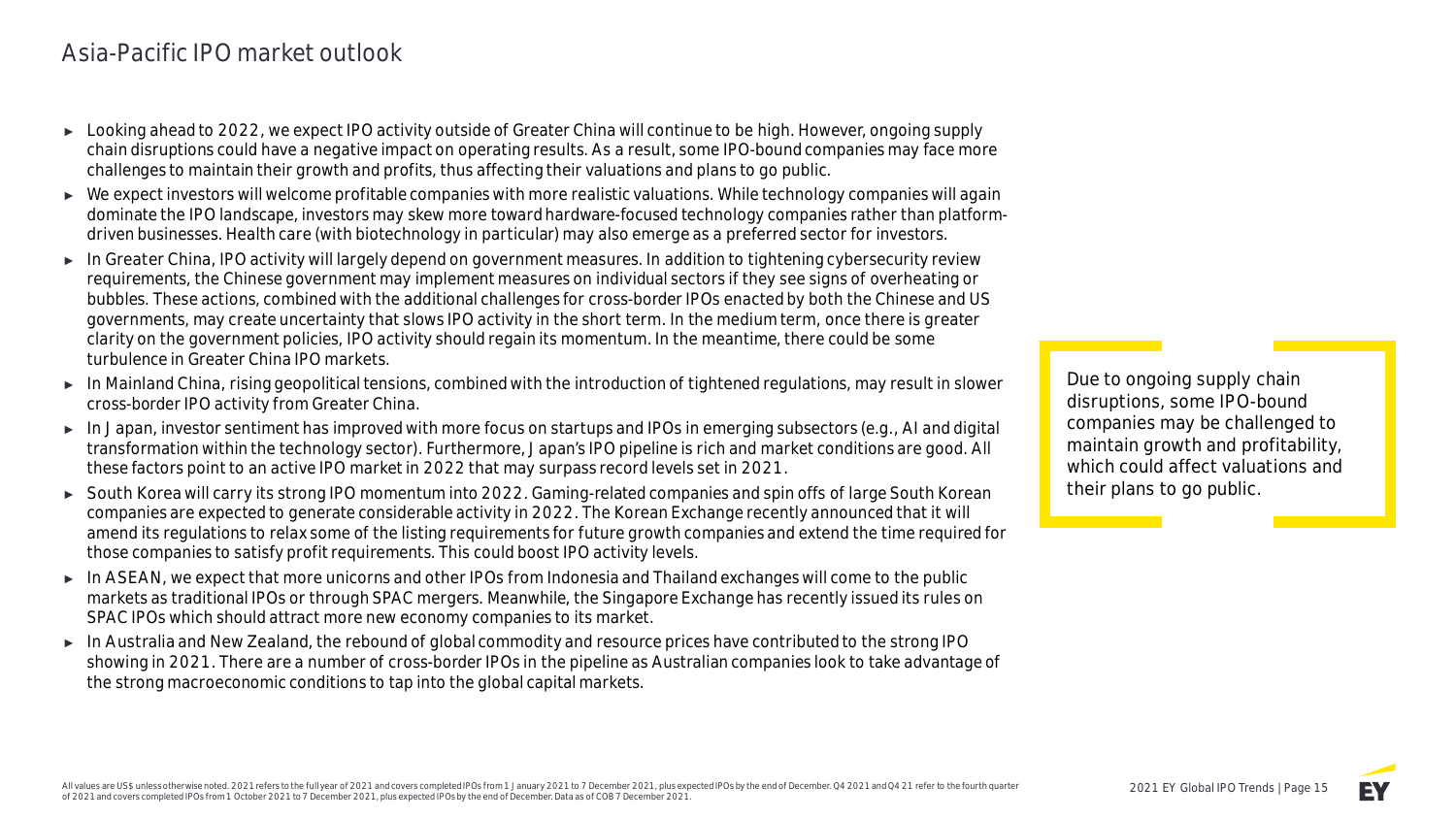# Asia-Pacific — Mainland China and Hong Kong IPO market insights New regulations impact IPO activity in H2 2021

This year was marked with unanticipated regulatory changes that had a big impact on businesses and IPOs of Chinese issuers for listings both overseas and domestically. Despite a more stringent vetting process to ensure compliance, A-share IPOs reached historical highs by both deal numbers and proceeds, due mainly to a strong pipeline and favorable policies supporting the listing of companies in strategic sectors. Hong Kong also had a big year for IPOs, underpinned by biotech and tech company listings.  $\frac{1}{\pi}$  Thi

Terence Ho EY Greater China IPO Leader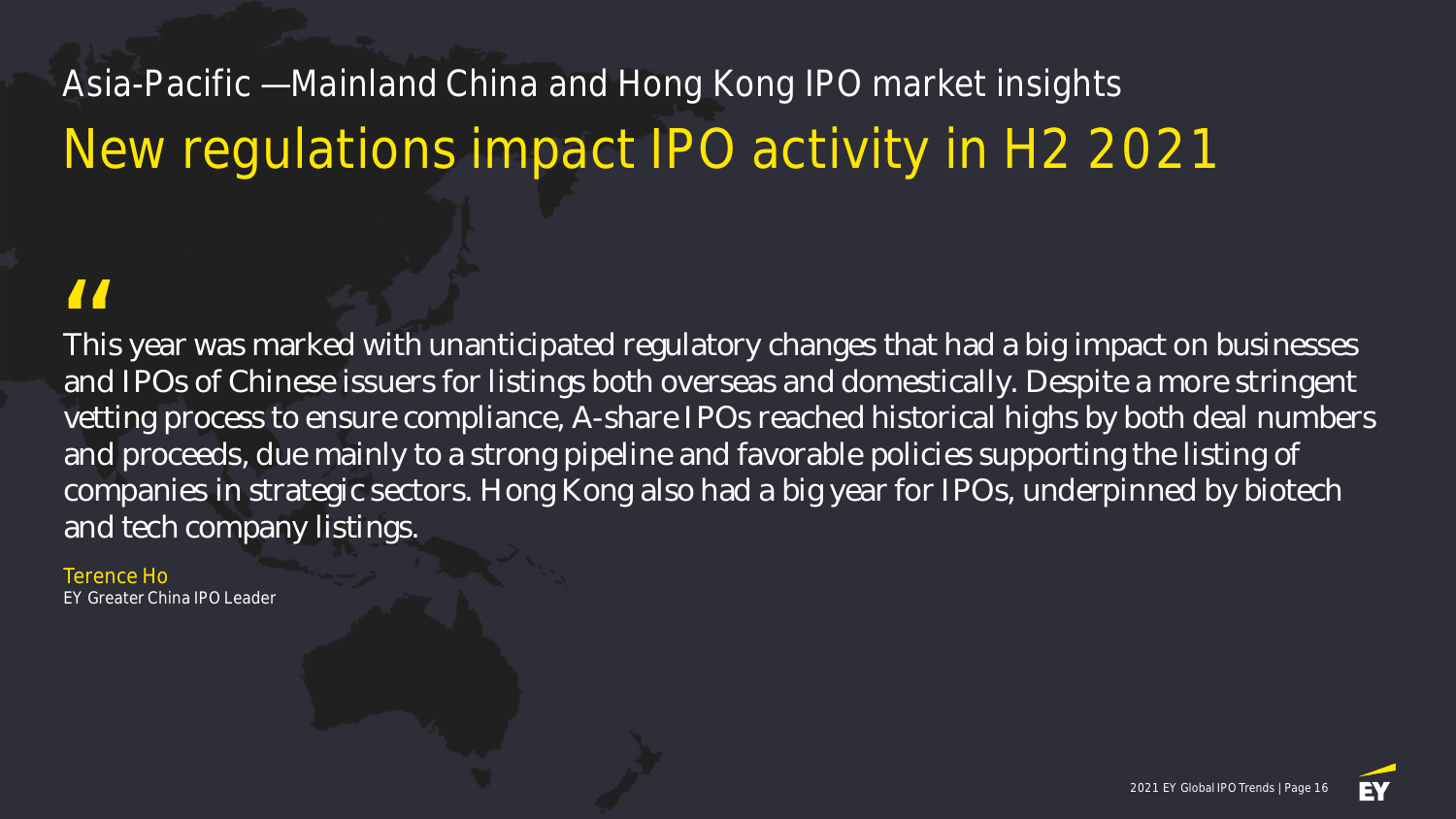## Asia-Pacific — Mainland China and Hong Kong IPO market highlights

- ► **In Mainland China,** A-share IPO activity remained strong in Q4 2021, leading to near historical record highs, both in terms of deal numbers and proceeds. IPO markets were buoyed by the resilience of Mainland China's economy, which saw a higher than expected YOY GDP increase of 9.8% through the first three quarters of 2021.
- ► In Q4 2021, China launched the **Beijing Stock Exchange (BSE),** through which an initial cohort of IPOs were listed - 11 IPOs for total proceeds of US\$321m, plus another71 issuers that transferred their shares for trading from the National Equities Exchange and Quotations (NEEQ) onto the BSE. Companies listed on the BSE are described as "little giant enterprises," with specialized, sophisticated business models or technology and unique, novel products. The BSE is designed to promote promising young technology companies.
- ► Investors and capital markets in Mainland China continued to support IPO activity. However, first-day returns of some ChiNext and STAR IPOs were negative because of their high valuations. This was an unusual turn not seen in the A-share markets for many years.
- ► **In Hong Kong,** Q4 2021 activity slowed, with deal numbers and funds raised significantly lower than previous quarters.
- ► In 2021, there were seven US FPI listings on the Hong Kong Stock Exchange (HKEx) (2020: nine). Of these seven deals, five were secondary listings, while two were dualprimary listings. There could be more to come in 2022 as geopolitical tension between the US and China rises.
- ► Although pandemic numbers remained stable and Hong Kong's economy continued its recovery, economic growth dropped to 5.4% YOY, compared to Q1 2021 (8%) and Q2 2021 (7.6%). In the first three quarters of 2021, internet companies became the focus of Mainland China's anti-trust policies. Starting in November 2021, technology companies were required to undergo a cybersecurity review to determine whether their share sale could raise potential national security concerns. Both policies affected technology groups planning to list on the HKEx and overall HKEx IPO performance in 2021.
- ► In 2021, health care IPOs accounted for 32% of HKEx deal numbers and 21% by proceeds. Of the 30 health care IPOs in 2021, there were 19 biotech companies in 2021 (2020: 14).

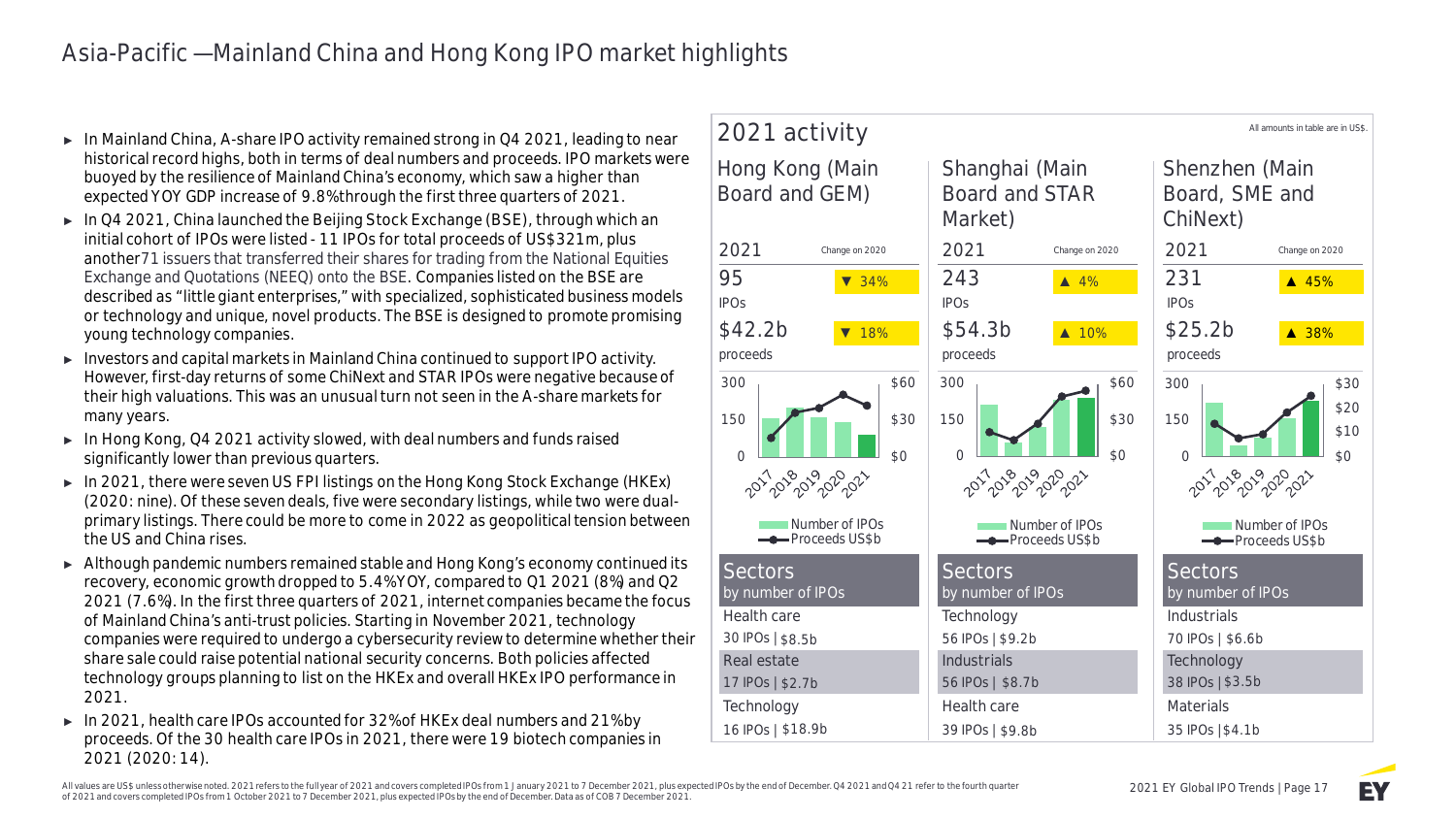## Asia-Pacific — Mainland China and Hong Kong IPO market outlook

- ► **In Mainland China,** the ongoing impact of the COVID-19 pandemic, supply chain disruptions, and increases in commodity and energy prices are creating a more difficult business environment for manufacturers and retailers. However, should the risks from the pandemic stabilize, Mainland China's economy should remain on track for a steady growth in 2022.
- ► **In Mainland China,** the government has issued the Double Carbon and Dual Controls policies, which may drive IPO activity in the relevant industries. Chinese companies will come under more pressure to cut emissions and meet more standardized reporting requirements. However, these policies will also offer opportunities to new energy companies and related high-tech companies that help traditional companies in emission reduction, leading to a new group of IPO candidates.
- ► **In Hong Kong,** biotech companies from Mainland China and the rest of the region see the HKEx as a favored destination in Asia-Pacific. We see biotech companies continuing to be an important driver for IPO activity in Hong Kong.
- ► China's cybersecurity regulations may have a negative impact on data processing companies and internet platforms looking to go public on the HKEx in 2022. Nevertheless, there is a strong IPO pipeline to balance the potential negative impact from these policies.
- ► The IPO window is open for innovative startups of any size. Incentives from the Chinese government, combined with capital market reforms, provide huge opportunities for innovative companies looking to go public locally. At the same time, overseas and Hong Kong data processors and internet platforms will want to carry out a cybersecurity compliance audit and risks self-assessments to prepare for the cybersecurity policy.

| <b>IPO</b><br>pipeline |                                                      | vs. June<br>2021 |
|------------------------|------------------------------------------------------|------------------|
| 201                    | Companies are in the CSRC pipeline                   | 176              |
| 189                    | Companies have submitted public filings<br>with HKEx | 216              |
| 146                    | Companies are in the STAR Market pipeline            | 193              |
| 367                    | Companies are in the ChiNext pipeline                | 382              |
|                        | Companies in the Beijing Exchange pipeline           | NA*              |

\*Beijing Stock Exchange was launched in November 2021

**The window is favorable for all innovative startups — whether they're small, medium or large. IPO candidates in this category should seize the opportunity.**

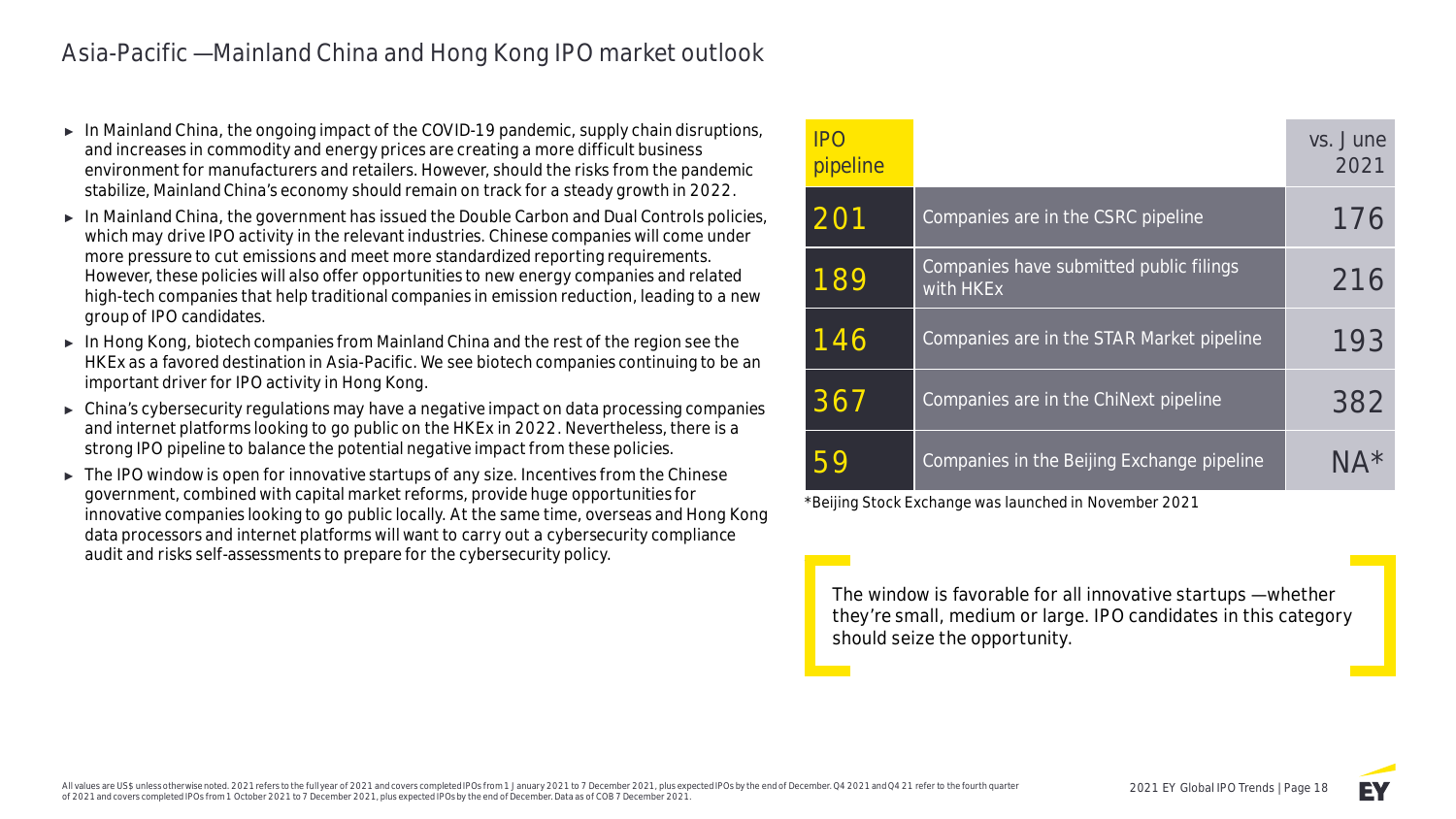# Europe, Middle East, India and Africa Fast-moving markets flow into record-breaking IPO year

EMEIA IPO markets closed in 2021 with the highest deal numbers since 2007. The waves of high valuations and low volatility, which offered higher returns and lower risk for entrepreneurs, resulted in exceptional IPO activity across fast-moving markets, including the renaissance of SPACs. While we expect IPO waters to continue to flow, 2022 will be a year of change as ESG and long-term value investors could shift the tides for IPO candidates. II<br>EM<br>valu

Dr. Martin Steinbach EY EMEIA IPO Leader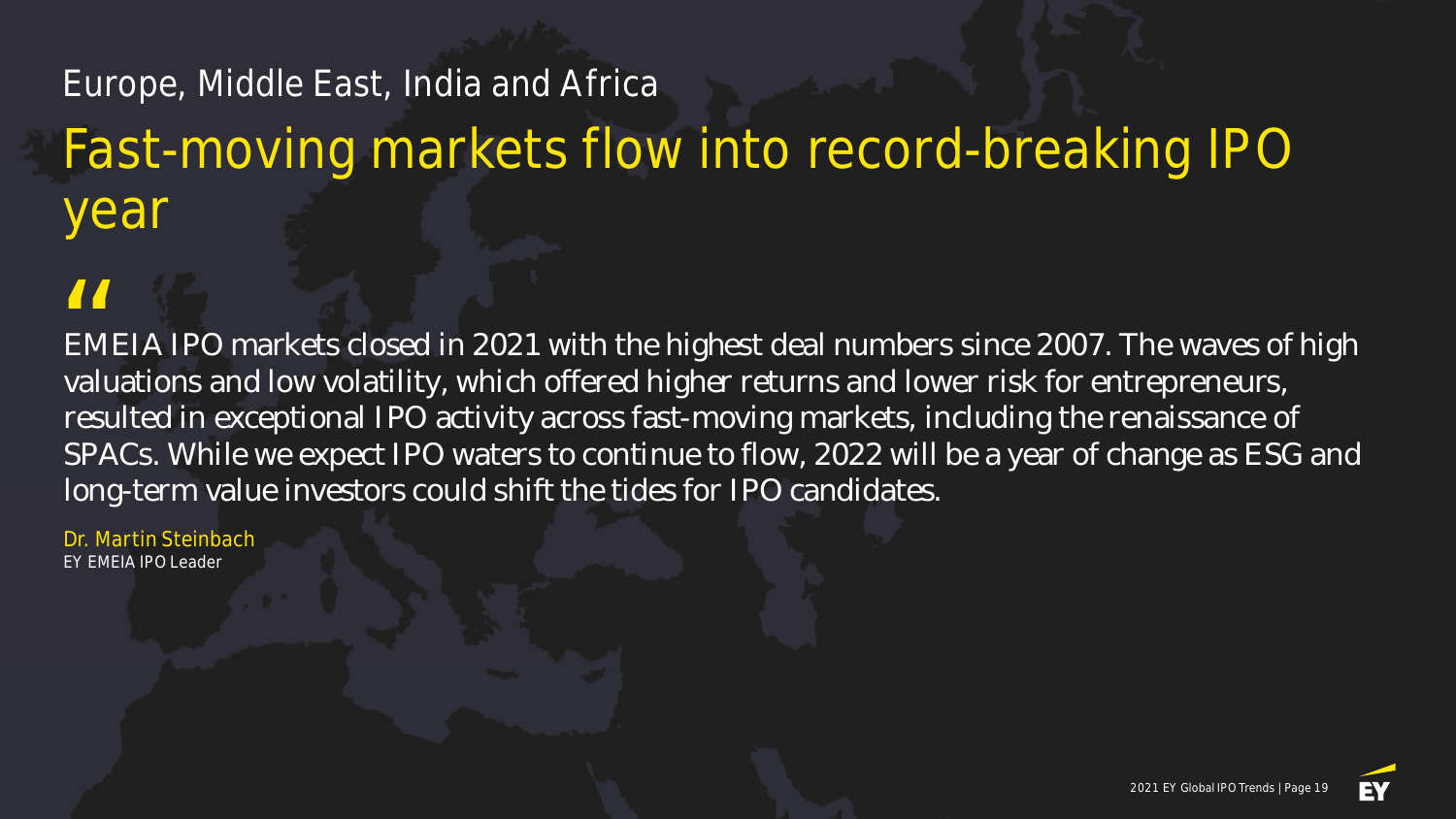# Europe, Middle East, India and Africa IPO market highlights

- ► In 2021, EMEIA could be characterized in the context of positives and negatives. On the positive side, IPO markets were fast-moving and supported by low volatility levels. YOY, EMEIA exchanges produced the highest growth rate among all regions globally (158% by number and 214% by proceeds). Moreover, with 724 IPOs raising US\$109.4b, 2021 saw highest deal numbers and proceeds since 2007. Despite market volatility at the start of December 2021, main equity indices for H2 2021 remained close to their all-time high levels and valuations remained high. This environment was very positive for investors and entrepreneurs as it provided high returns with relatively low risk in most markets. Other factors benefiting equity stories and driving IPO activity included the green transformation of economies and companies that have benefitted from the COVID-19 pandemic.
- ► On the negative side, many parts of **EMEIA** experienced the lingering pandemic in Q4 2021, which could have real downside risks for economic performance heading into 2022. During 2021, the pandemic disrupted supply chains, creating raw materials and supply shortages and placed upward pressure on energy and oil prices. These disruptions drove higher inflation rates.
- ► **In Europe,** central banks are considering monetary policies that help to lessen the potential impact of inflation. However, during 2021 they continued to facilitate liquidity in European markets. Despite inflation fears, companies in the region continued to benefit from a low interest rate environment in Q4 2021. IPO deal numbers in 2021 increased by 154%, while proceeds rose 195%, as compared to 2020.
- ► **In the UK,** IPO activity in Q4 2021 remained robust, though less active than Q3 2021. We also saw a slip in investor confidence in Q4 2021 on the heels of adverse press, particularly around the UK's attraction as a top destination for technology stocks. Unfortunately, selected IPO candidates got caught in the headwind, despite their strong showing. YOY, IPO deal numbers and proceeds in 2021 increased 223% and 81%, respectively.
- ► **In the Middle East and North Africa (MENA),** 2021 IPO activity was stellar, with YOY deal numbers and proceeds increasing by 205% and 281%, respectively. As MENA economies rebounded from the COVID-19 pandemic and oil prices remained favorable, companies with strong fundamentals continued to receive ample investor interest. Israel's Tel Aviv Stock Exchange (TASE) saw its highest deal numbers and proceeds in 2021 (88 IPOs, US\$3.0b) in the past 15 years.
- ► In India, YOY IPO activity increased 156% and 314% by deal numbers and proceeds, respectively. By proceeds, 2021 represented the best IPO year in India in the last 20 years. Ample global liquidity, strong earnings and increased retail participation were among the main factors driving the markets in 2021. Several startups completed their IPOs in H2 2021, opening a new horizon for domestic capital markets. There are many companies that have planned an exit, which include key PE-backed and government companies.

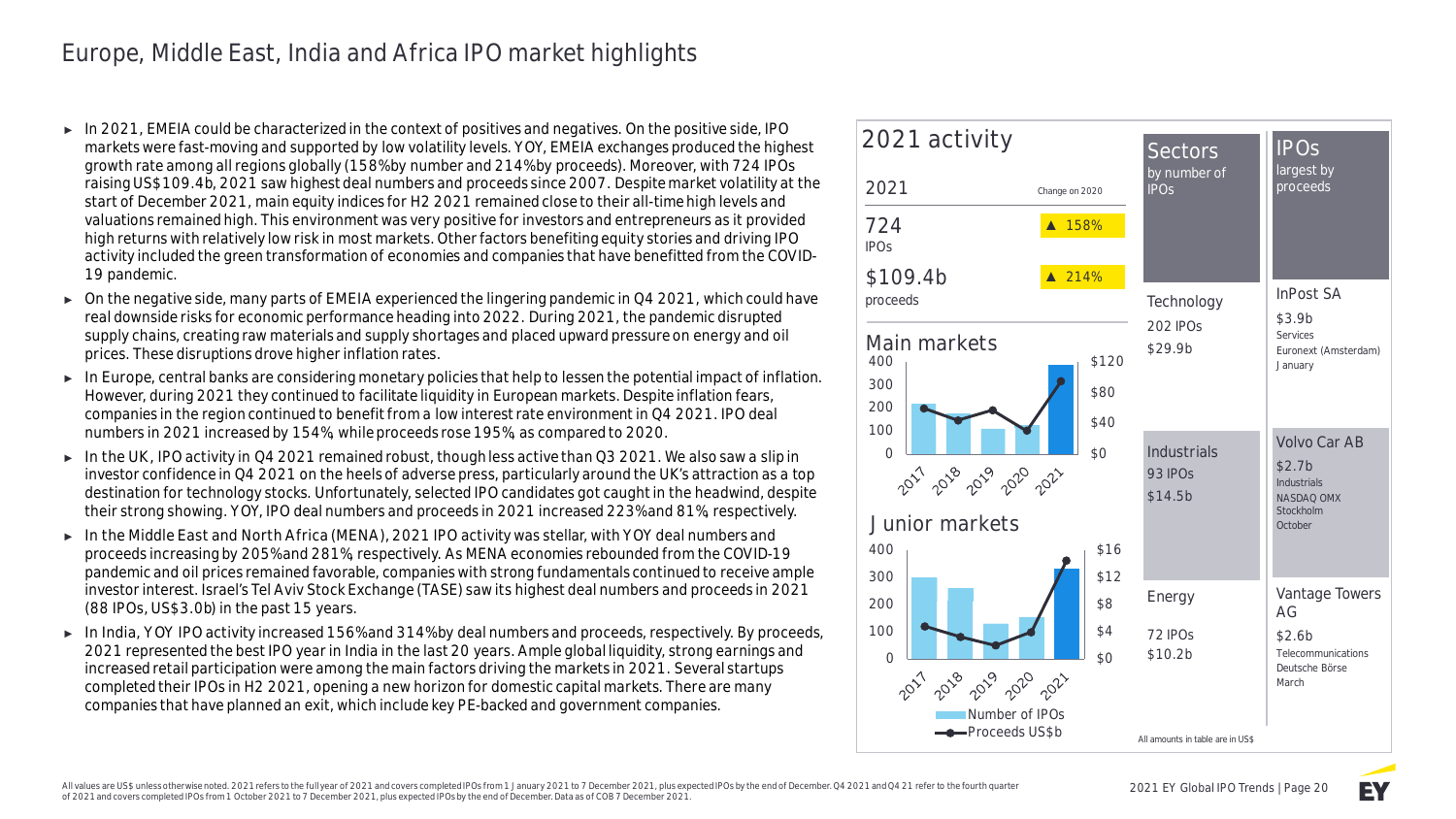- ► We expect 2022 to be a year of change and growth in EMEIA. Longterm value and ESG will become performance parameters that companies from every industry looking to go public will need to actively demonstrate across their entire ecosystem. Companies can lead by example, but regulation will support these changes.
- ► **In Europe,** while we expect IPO activity to remain strong, deal numbers and proceeds in 2022 may not reach the same lofty 2021 levels. Politics and an emphasis on ESG may impact IPO markets, both positively and negatively. Europe may also face additional headwinds stemming from further waves of the pandemic.
- ► **In the UK,** although we expect IPO activity to remain brisk, we also expect deal numbers to decline somewhat in Q1 2022. A large number of IPO candidates that held off going public during the uncertainty of Brexit and then the COVID-19 pandemic, launched their IPOs in 2021, leaving less pent-up demand for 2022. At the same time, some of the post-Brexit fallout may create short-term headaches that deter companies from choosing UK exchanges to launch their IPOs.

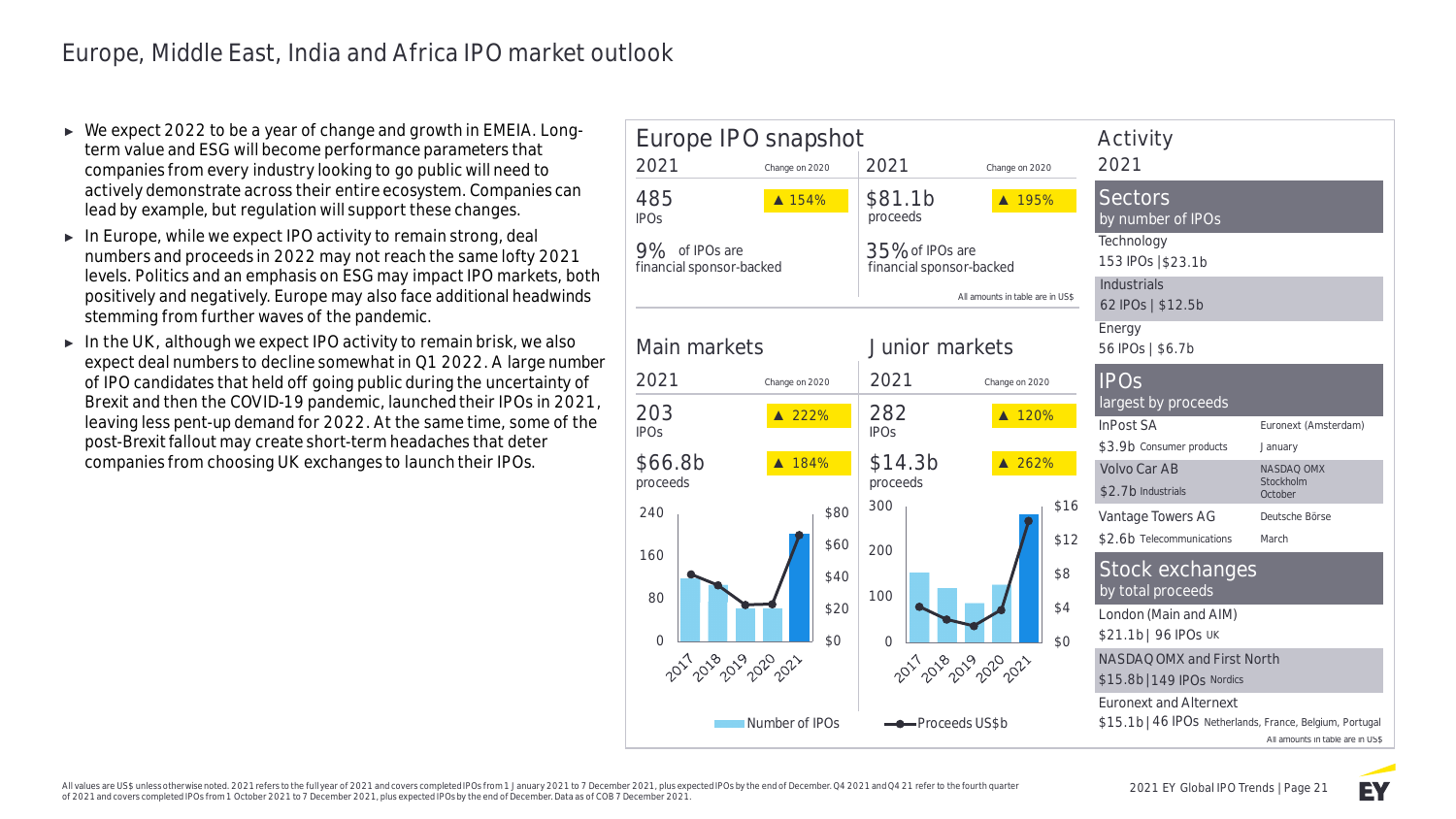## Europe, Middle East, India and Africa IPO market outlook

- ► In MENA, the Kingdom of Saudi Arabia (KSA) and Abu Dhabi will lead IPO activity and continue to have a strong pipeline for the coming quarters. Meanwhile, Dubai plans to encourage private and family-owned businesses to go public and is offering new incentives to stimulate IPO activity in key sectors. These measures would strengthen Dubai's position as a hub for capital markets. MENA has seen the re-emergence of larger IPOs, which have been met with solid investor interest, further demonstrating the ample liquidity that is currently available in the market.
- ► **In India,**there is a strong pipeline for IPOs in 2022. More than 15 companies filed their draft red-herring prospectuses (DRHP) on the Main Markets in Q4 2021, with plans to complete their IPOs in Q1 2022. Strong domestic and global demand are expected to continue to contribute to positive IPO activity. However, there could be headwinds resulting from the lingering pandemic in Europe, together with impact from higher inflation and interest rates in the near to medium term.
- ► Our advice to companies looking to go public remains the same: be prepared, get ready, and have the right team and a compelling equity story that includes a robust ESG plan so that you can fly through the IPO window when it is open. Also, consider all paths alongside the traditional IPO process, including direct listings and a merger with a SPAC that leads to becoming a public company. But know with certainty both the pros and the cons before making the leap in any one direction.

**All equity stories in 2022 must have a compelling chapter on ESG. Investors will overlook IPO candidates that do not effectively communicate their ESG plans.**

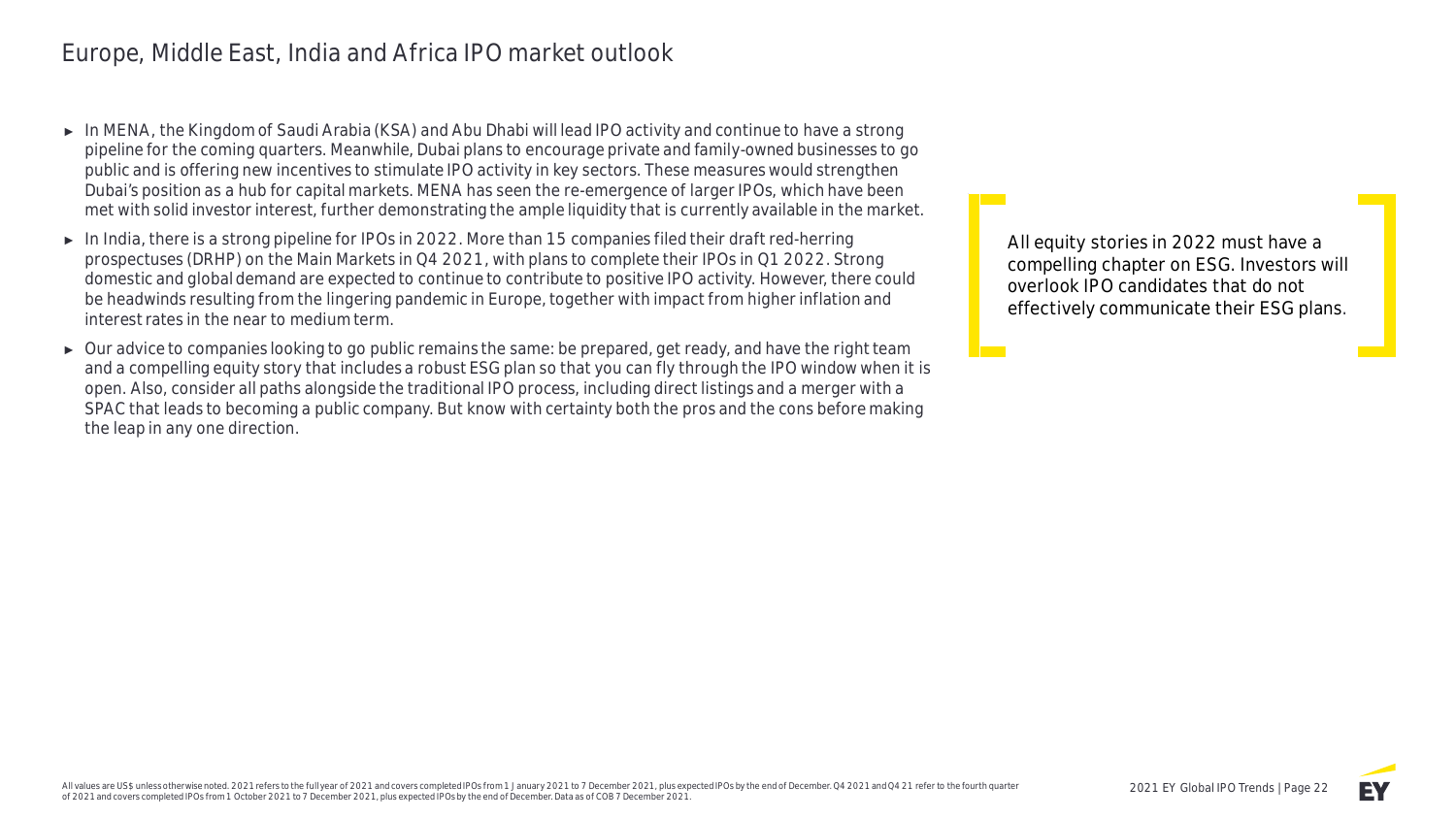# Special purpose acquisition companies (SPACs) market insights SPAC IPOs peaked in 2021

In 2021, we saw the SPAC asset class mature considerably as it faced new challenges. SPAC IPO and merger activities expanded rapidly at the beginning of the year. However, market and regulatory headwinds permeated the remainder of 2021. With that as a backdrop, SPACs have continued to demonstrate remarkable flexibility to evolve and adapt to changing environments. Looking forward, we believe that target companies will benefit from the more than 600 SPACs that are actively seeking merger partners.  $\frac{1}{\ln 2}$ 

# Karim Anani

EY Americas SPAC Leader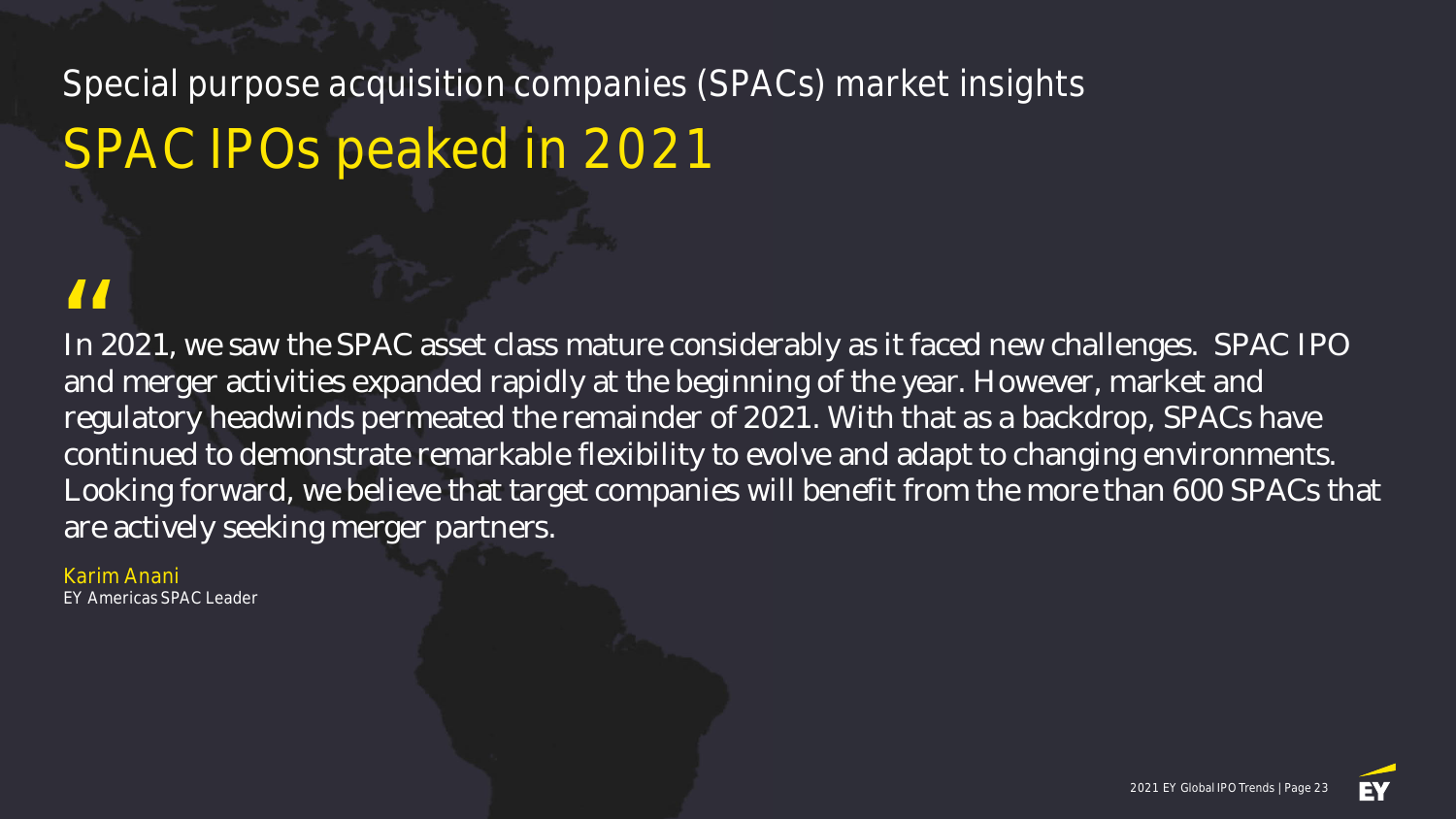- ► Global SPAC IPOs reached unprecedented levels, peaking in Q1 2021. However, activity contracted dramatically in Q2 2021 as a result of heightened regulatory scrutiny. In H2 2021, deal flows steadied and became more active again as the year closed out.
- ► The US continued to be the driving force for SPAC IPO activity in 2021, accounting for 90% and 95% by numbers and proceeds, respectively. The rest was shared among European (6%), Asia-Pacific (3%) and Canadian (1%) stock exchanges.
- ► EMEIA's activity came solely from Europe, where 2021 SPAC IPO numbers and proceeds rose YOY by 7 and 15 times, respectively, and accounted for 7% of Europe's total IPO numbers and 9% by proceeds.
- ► In Asia-Pacific, 20 SPAC IPOs were listed on the Korea Stock Exchange in 2021 (as of 8 Dec), raising a total of US\$261m.

#### **Outlook**

- ► While we do not expect to see SPAC IPO activity to return to the level witnessed in Q1 2021, SPAC IPOs will continue to play an important role as a viable alternative for companies wanting to access capital markets without following the traditional IPO route.
- ► In Korea, where SPAC IPO activity has been very steady in the last 10 years, we expect to see a lower number of SPAC IPOs in 2022, as more companies are choosing to pursue a traditional IPO, rather than going public through a SPAC mergers. Moreover, competition for targets by active SPACs is fierce due to the high number of SPACs formed in the past few years.
- ► The Singapore Exchange (SGX) has issued rules on SPAC IPOs in 2021 and looks to attract more fast-growing and new-economy companies to the exchange.
- ► The HKEx has just completed its market consultation on SPAC IPOs in Q4 2021. With proposed requirements for any de-SPAC transaction to align with a new listing application, we do not expect the HKEx will attract any significant SPAC IPO traffic in the near term.



\*SPAC IPOs in this context refer also to ex-business development and blank check companies but exclude Capital Pool IPOs. SPAC IPO deal numbers and proceeds on this page are excluded from other parts of the 2021 EY Global unless otherwise noted. 2021 refers to the full year of 2021 and covers completed IPOs from 1 January 2021 to 7 December 2021.04 2021 and 04 21 refer to the fourth quarter of 2021 and covers completed IPOs from 1 October 2 2021.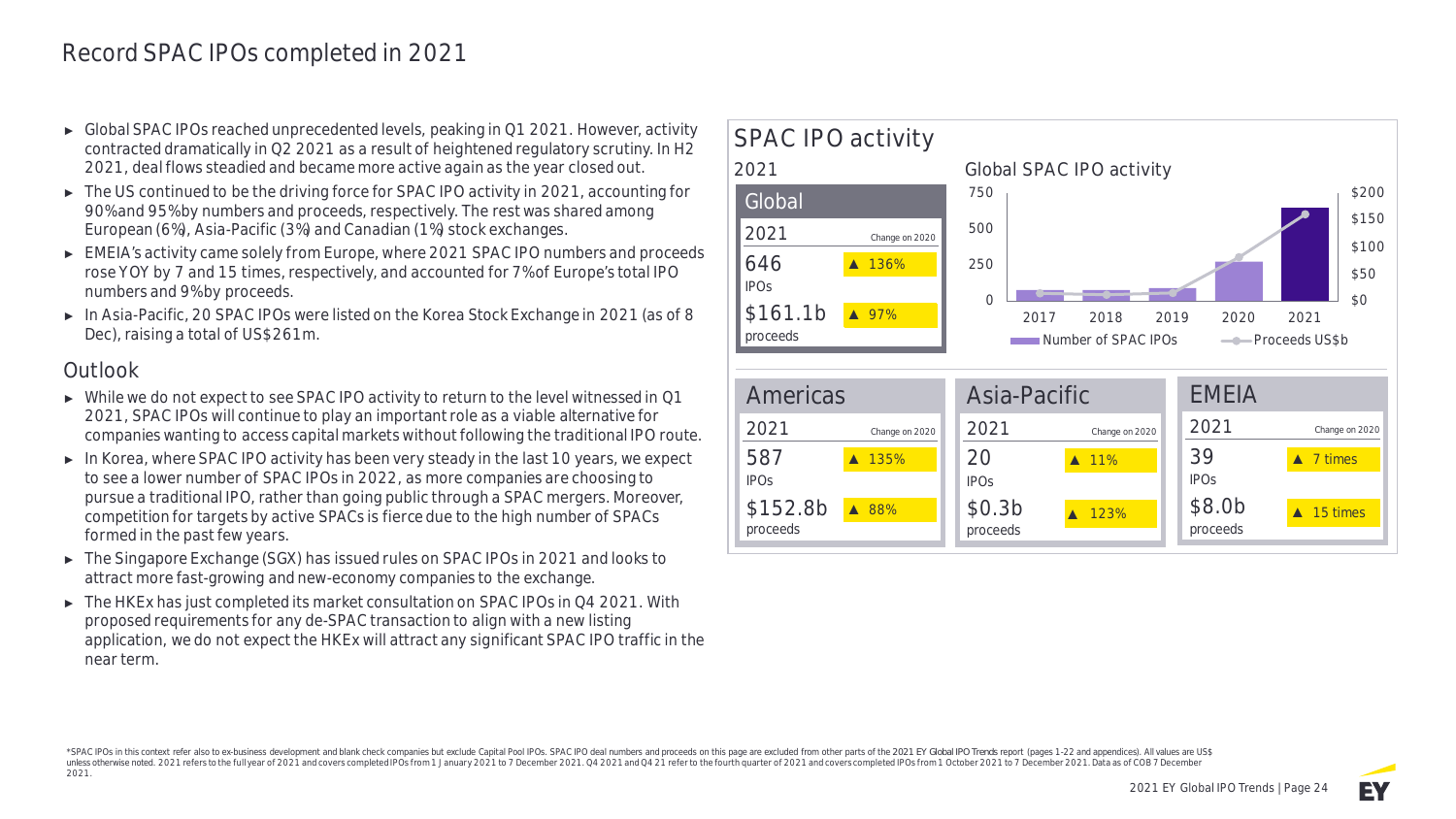## Global de-SPAC transactions

- ► With a record number of SPAC IPOs completed in last 18 months, unsurprisingly, there were also a significant number of announced and completed SPAC acquisitions in 2021, which exceeded the 2020 numbers.
- ► Announced SPAC acquisition activity slowed down after Q1 2021, primarily due to the increased regulatory scrutiny and enforcement actions taken by the securities regulator. US companies were the most active source of SPAC target companies in 2021, followed by entities with more technology focus from countries including Israel, South Korea, the UK and Singapore. Technology, industrials, consumer and health care were the most active sectors for completed de-SPACs, and mirroring those of the traditional IPOs.
- ► Of the 1,011 SPACs that have completed IPOs globally between 2019 and 2021, there were 661 active SPACs with approximately US\$160.0b in IPO proceeds looking for investment.
- ► Private investments in public equity (PIPE) investments continue to play an important role in the de-SPAC. There were 76 PIPE deals globally related to SPACs, which raised US\$18.1b in Q3 2021 vs. 31 deals raising US\$11.2b in Q4 2021. In Q3 2021 there were 69 announced de-SPAC vs. 33 deals in Q4 2021. These statistics show that the PIPE market remains challenging, with the number of announced SPAC deals and the amount of PIPE investment declining during Q4 2021.
- ► Average redemption rates of completed SPACs increased over 2021, reflecting investors' sentiment on subdued share price performance post-IPO for SPACs that have or have not yet announced any de-SPAC transaction. A higher redemption rate was noted in smaller SPACs (in terms of deal value) on average. Analysis of the five largest and five smallest completed SPAC acquisitions by deal value in 2021 revealed a YTD average redemption rate of 10% and 68%, respectively, suggesting there was more support for the "marquee" deals.

#### **Outlook**

► With heightened regulatory scrutiny and possible enforcement actions, the headwinds facing the SPAC market in Q4 2021 will likely continue in 2022. We expect the focus to be on completing de-SPAC transactions with quality targets. SPAC sponsors may also need to offer more favorable terms to its public investors to entice their support to approve the de-SPAC transactions.

►

# **Selected 2021 announced de-SPACs**

| Announcement month | SPAC name                      | Target                   | Deal value US\$b Target sector |                 | Target<br>nationality |
|--------------------|--------------------------------|--------------------------|--------------------------------|-----------------|-----------------------|
| July               | Lionheart Acquisition Corp. II | <b>MSP Recovery LLC</b>  |                                | 32.5 Technology | US                    |
| September          | Gores Guggenheim Inc.          | Polestar Performance AB  | 20 O                           | Industrials     | Sweden                |
| March              | FinTech Acquisition Corp. V    | eToro Group Ltd.         | 9.8                            | Technology      | Israel                |
| July               | Far Peak Acquisition Corp.     | Bullish (GI) Ltd.        | 8.1                            | Technology      | US                    |
| September          | EJF Acquisition Corp.          | Pagaya Technologies Ltd. | 8.0                            | Technology      | Israel                |
|                    | .                              |                          |                                |                 |                       |

All amounts in table are in US\$ Source: EY analysis, Dealogic



# **2019-2021 SPAC IPOs**

**Acquisition status**



#### **Completed SPAC acquisition by sectors**

| Sector name        | Number of SPAC<br>deals | Deal value (US\$) |
|--------------------|-------------------------|-------------------|
| Technology         | 83                      | 221.1             |
| Industrials        | 40                      | 108.6             |
| Consumer           | 26                      | 40.6              |
| Health care        | 25                      | 42.0              |
| Energy             | 15                      | 35.9              |
| Media              | 12                      | 16.4              |
| Financials         | 9                       | 44.2              |
| Materials          | 8                       | 19.8              |
| Telecommunications | 4                       | 4.4               |
| Retail             | $\mathfrak{D}$          | 1.0               |
| Total              | 224                     | 534.0             |

# **Selected 2021 completed de-SPACs**

| Completion<br>month              | SPAC name                                    | Target                           | Deal value Target | US\$b sector     | Target<br>nationality | % of SPAC<br>shares redeemed |
|----------------------------------|----------------------------------------------|----------------------------------|-------------------|------------------|-----------------------|------------------------------|
| December                         | Altimeter Growth Corp.                       | Grab Holdings Inc.               | 37.7              | Technology       | Singapore             | 0.02                         |
| July                             | Churchill Capital Corp. IV                   | Lucid Motors Inc.                | 28.5              | Industrials      | <b>United States</b>  | 0.01                         |
| January                          | Gores Holdings IV Inc                        | United Wholesale<br>Mortgage LLC |                   | 18.3 Financials  | <b>United States</b>  | 0.05                         |
| September                        | Soaring Eagle Acquisition Corp.              | Ginkgo Bioworks Inc.             |                   | 18.0 Health care | <b>United States</b>  | 50.3                         |
| May                              | Social Capital Hedosophia<br>Holdings Corp V | Social Finance Inc.              | 12.9              | Technology       | <b>United States</b>  | 0.2                          |
| All amounts in table are in US\$ |                                              | Source: EY analysis, Dealogic    |                   |                  |                       |                              |

\*SPAC acquisitions in this context refer also to ex-business development and blank check companies but exclude Capital Pool acquisitions. SPAC acquisition deal numbers and proceeds on this page are excluded from other part report (pages 1-22 and appendices). All values are US\$ unless otherwise noted. 2021 refers to the full year of 2021 and covers completed IPOs from 1 January 2021 to 7 December 2021. Q4 2021 and Q4 21 refer to the fourth qu completed IPOs from 1 October 2021 to 7 December 2021. Data as of COB 7 December 2021.

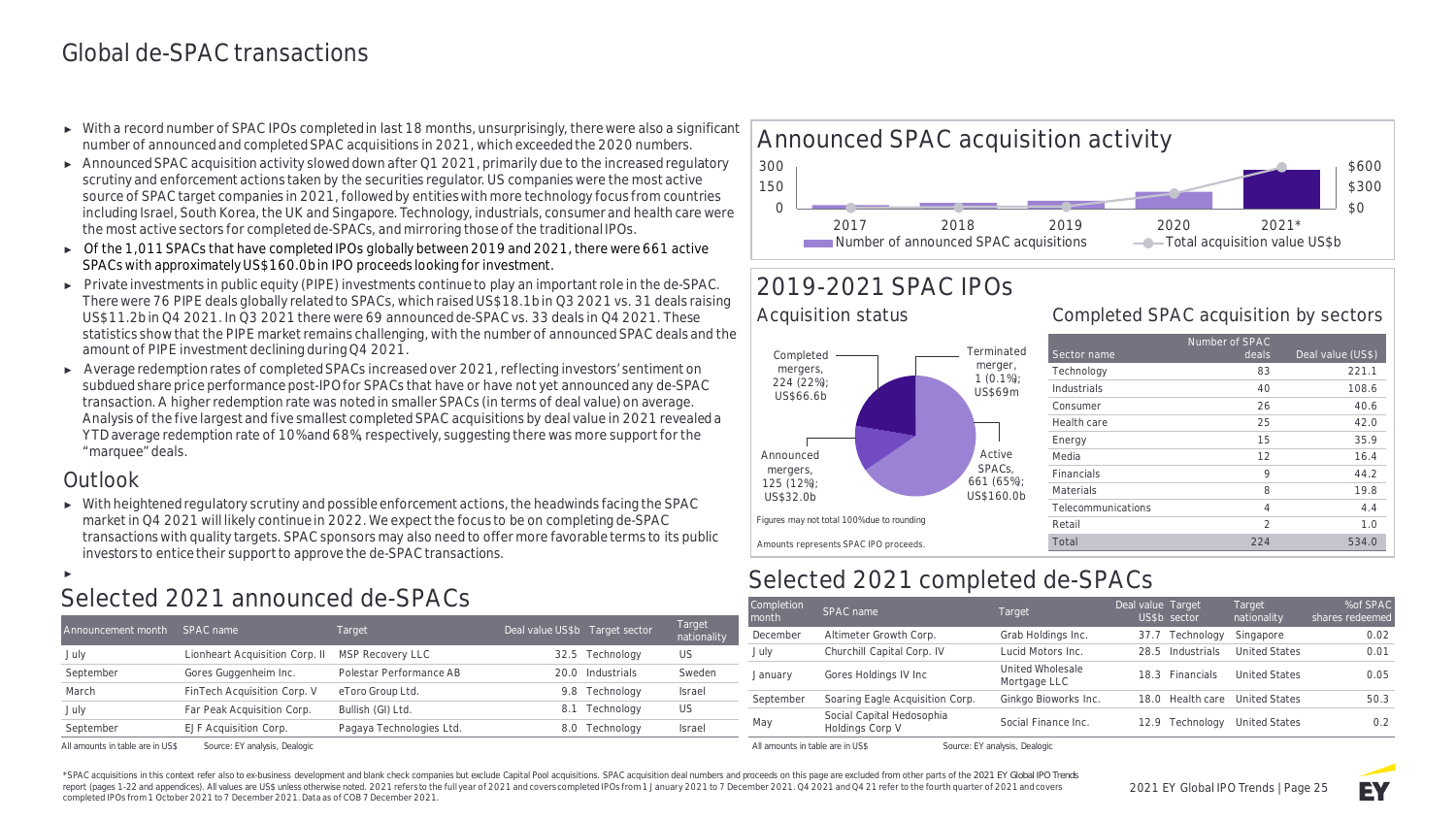- ► In the US, there were more SPAC IPOs than traditional IPOs in 2021, with 583 SPAC IPOs raising \$152.5b. This represents more SPAC IPOs by number and proceeds than in the preceding decade combined.
- ► In 2021 alone, more than 200 SPAC mergers were announced, representing more than \$500b in aggregate transaction value. In spite of record activity levels in the traditional IPO market, 31% of newly listed public companies this year have come from SPAC mergers, compared with 14% and 22% in 2019 and 2020, respectively.
- ► Despite the flurry of SPAC IPOs and mergers this year, there have been a variety of challenges since they hit their peak in Q1 2021. In response, SPACs have shown remarkable flexibility to evolve and adapt to changing environments.
- $\triangleright$  While public investors can elect to redeem shares to exit from their investment before a de-SPAC is approved, SPAC sponsors are keen to source and close deals prior to their vehicle's execution deadline so as not to lose their at-risk capital. Announced mergers are coming to market with more favorable terms for public market investors, increased alignment among different stakeholders (promoters, public and PIPE investors, company owners and management) and additional measures to achieve transaction success and sufficient funding for companies to meet their growth plans.

#### **Outlook**

- ► With more than 550 SPACs chasing deals on a deadline, plus a robust IPO market providing demand tension, target companies should be able to negotiate more favorable terms if they were to choose to come to public market by way of a de-SPAC. Public investors should see increasingly more attractive terms as incentives to solicit their shareholder support.
- ► Similar to issuers in a traditional IPO, target companies looking to merge with a SPAC are encouraged to begin preparation activities early to differentiate themselves to any potential SPACs, as well as to drive an efficient deal close process.



## **Selected 2021 completed de-SPAC in the US**

| SPAC name                        | Target                                                  | Deal value US\$b Sponsor |                                            | Target sector     |
|----------------------------------|---------------------------------------------------------|--------------------------|--------------------------------------------|-------------------|
| Altimeter Growth Corporation     | Grab Holdings Inc.                                      |                          | 37.7 Altimeter Growth Holdings             | Technology        |
| Churchill Capital Corporation IV | Lucid Motors                                            |                          | 28.5 Churchill Sponsor IV LLC              | Industrials       |
| Gores Holdings IV, Inc.          | United Wholesale Mortgage                               | 18.3                     | <b>Gores Sponsor IV LLC</b>                | <b>Financials</b> |
| Soaring Eagle Acquisition Corp.  | Ginkgo Bioworks, Inc.                                   |                          | 18.0 Eagle Equity Partners III, LLC        | Health care       |
| Altimar Acquisition Corporation  | Owl Rock Capital Group and the Dyal<br>Capital Partners |                          | 13.3 Altimar Sponsor, LLC                  | <b>Financials</b> |
| All amounts in table are in US\$ | Source: SPAC Research, SEC filings, Dealogic            |                          | Figures may not total 100% due to rounding |                   |

\*SPAC IPOs in this context refer also to ex-business development and blank check companies but exclude Capital Pool IPOs. SPAC IPO deal numbers and proceeds on this page are excluded from other parts of the 2021 EY Global noted. 2021 refers to the full year of 2021 and covers completed IPOs from 1 January 2021 to 7 December 2021. 04 2021 and 04 21 refer to the fourth quarter of 2021 and covers completed IPOs from 1 October 2021 to 7 Decembe

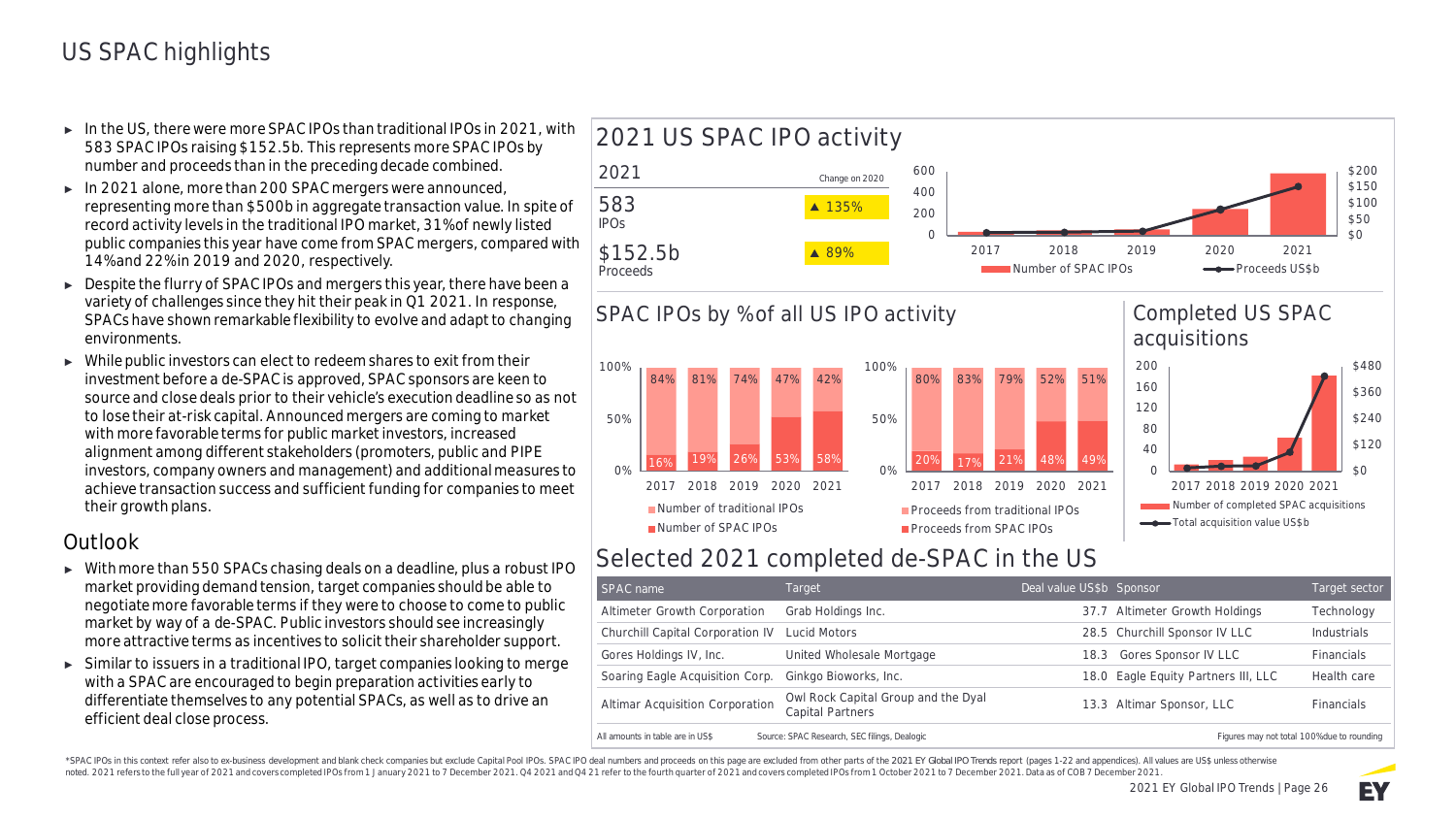## Europe SPAC IPOs

- ► Europe's 2021 SPAC listing deal numbers and proceeds rose YOY by 7 times and 15 times, respectively.
- ► By the end of Q1 2021, with 6 SPACs raising US\$1.7b, Europe had already surpassed its 2020 full year results (6 SPACs raising US\$541m). The pace of activity rose significantly in Q2 2021 (14 SPACs raising US\$3.7b) and Q3 2021 (11 SPACs raising US\$1.4b). However, the pace slowed in Q4 2021 (8 SPACs raising US\$1.3b).

#### **Outlook**

- ► Prospects for SPAC listings remain stable in Europe and can be further enhanced if de-SPAC transactions perform well post-merger. We expect to see continued SPAC listings on European exchanges. But the pace and actual number of SPAC IPOs will remain low compared to the US.
- ► UK's Financial Conduct Authority (FCA) implemented changes to the listing rules for SPACs in August 2021. Their goal was to attract more SPAC IPOs to the London Stock Exchange and provide more flexibility to larger SPACs. At the end of November 2021, one SPAC was listed with proceeds of US\$187m – the first to come to market after the rules changed. However, the level of SPAC activity expected in 2022 remains uncertain despite this relaxation in the listing rules, with the focus continuing to be on de-SPAC transactions of UK companies from active US SPACs.

"IPO-bound companies considering a SPAC merger are monitoring their development and redemption rates, their success and amount of PIPE volumes required, and approval rates at the general meeting of the SPAC. This will have an impact on the strategic options and decisions IPO-bound companies make in terms of which path they take to go public in 2022."

**Dr. Martin Steinbach** EMEIA IPO Leader



#### **European exchanges SPAC IPO activity**

|                                                  | Number of SPAC IPOS |                |       | SPAC IPO proceeds US\$m |
|--------------------------------------------------|---------------------|----------------|-------|-------------------------|
| Stock exchange                                   | 2021                | 2020           | 2021  | 2020                    |
| Euronext (Amsterdam, Paris)                      | 18                  |                | 4,921 | 495                     |
| London (Main and AIM)                            | 9                   | $\overline{4}$ | 385   | 46                      |
| NASDAQ OMX and First North (Stockholm, Helsinki) | 6                   | 0              | 1.154 | $\Omega$                |
| Deutsche Börse                                   | 4                   | 0              | 1.111 |                         |
| Borsa Italiana (Main and AIM)                    |                     | $\Omega$       | 432   |                         |
| Total                                            | 39                  | 6              | 8.003 | 541                     |

#### **Selected 2021 de-SPACs with European targets**

| <b>SPAC IPO</b><br>month         | SPAC name                         | Target                         | Announcement<br>month | Deal value Deal | US\$b status | Completion<br>month            | Target<br>sector  | Target<br>nationality |
|----------------------------------|-----------------------------------|--------------------------------|-----------------------|-----------------|--------------|--------------------------------|-------------------|-----------------------|
| February 2020                    | Qell Acquisition Corp Lilium N.V. |                                | March 2021            |                 |              | 2,475 Completed September 2021 | <b>Technology</b> | Germany               |
| February 2021                    | Lakestar SPAC I SE                | HomeToGo GmbH                  | July 2021             | 1.086           | Completed    | September 2021                 | <b>Technology</b> | Germany               |
| April 2021                       | 468 SPAC LSE                      | tonies SE (aka<br>Boxine GmbH) | June 2021             | 735.            | Completed    | November 2021                  | Technoloav        | Germany               |
| June 2021                        | Virala Acquisition Co<br>Oyj      | Purmo Group Ltd                | September 2021        |                 | 810 Pending  |                                | Industrials       | Finland               |
| June 2021                        | Dee Tech SA                       | Colis Prive SAS                | November 2021         |                 | 617 Pending  |                                | Industrials       | France                |
| All amounts in table are in US\$ |                                   | Source: EY analysis, Dealogic  |                       |                 |              |                                |                   |                       |

\*SPAC IPOs in this context refer also to ex-business development and blank check companies but exclude Capital Pool IPOs. SPAC IPO deal numbers and proceeds on this page are excluded from other parts of the 2021 EY Global unless otherwise noted. 2021 refers to the full year of 2021 and covers completed IPOs from 1 January 2021 to 7 December 2021.04 2021 and 04 21 refer to the fourth quarter of 2021 and covers completed IPOs from 1 October 2 2021.

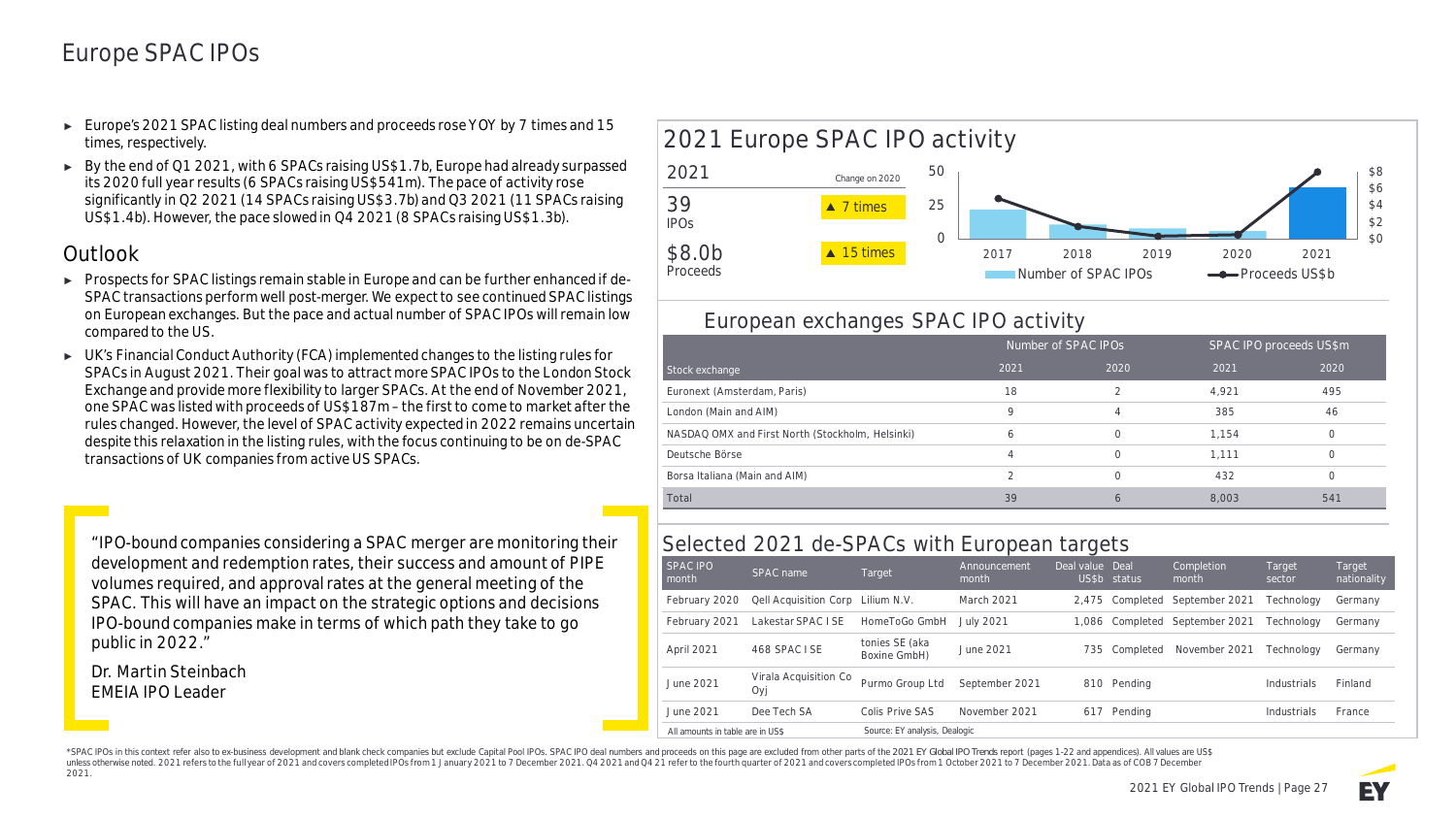

# Is your business story ready for the public spotlight?

As advisors to the ambitious, we audit more companies that go public than any other Big Four organization.

ey.com/ipo #IPOreport

#### **. . .**

**All All** 

The better the question. The better the answer. The better the world works.

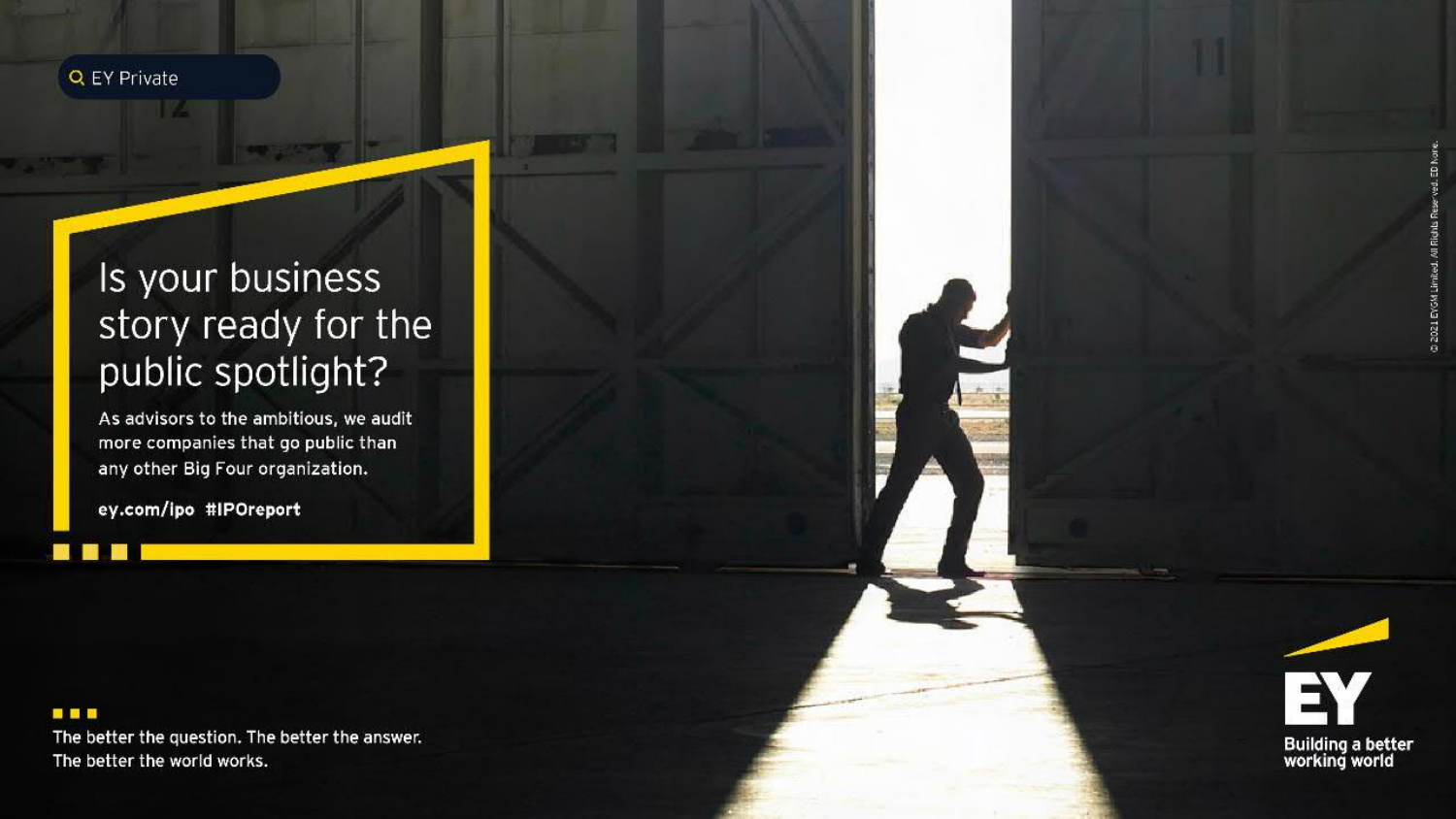# Top 12 stock exchanges

#### **By number of IPOs**

|                      | Ranking        | <b>Stock Exchange</b>                           | Number of deals | % of global IPOs |
|----------------------|----------------|-------------------------------------------------|-----------------|------------------|
|                      |                | <b>NASDAQ</b>                                   | 308             | 12.9%            |
|                      | 2              | Shanghai (SSE and STAR)                         | 243             | 10.2%            |
|                      | 3              | Shenzhen (SZSE and Chinext)                     | 231             | 9.7%             |
|                      | $\overline{4}$ | Australia (ASX)                                 | 197             | 8.2%             |
| year                 | 5              | NASDAQ OMX and First North                      | 149             | 6.2%             |
|                      | 6              | Tokyo, MOTHERS and JASDAQ                       | 128             | 5.4%             |
| $\overline{\exists}$ | $\overline{7}$ | National (NSE and SME) and Bombay (BSE and SME) | 110             | 4.6%             |
|                      | 8              | New York (NYSE)                                 | 108             | 4.5%             |
| 2021                 | 9              | London (Main and AIM)                           | 96              | 4.0%             |
|                      | 10             | Hong Kong (HKEx and GEM)                        | 95              | 3.9%             |
|                      | 11             | Tel Aviv (TASE)                                 | 88              | 3.7%             |
|                      | 12             | Korea (KRX and KOSDAQ)                          | 86              | 3.6%             |
|                      |                | All other exchanges                             | 549             | 23.1%            |
|                      |                | <b>Global IPO activity</b>                      | 2.388           | 100.0%           |

|                           | Ranking        | <b>Stock Exchange</b>                           | Number of deals % of global IPOs |        |
|---------------------------|----------------|-------------------------------------------------|----------------------------------|--------|
|                           |                | Shanghai (SSE and STAR)                         | 233                              | 16.0%  |
|                           | $\overline{2}$ | <b>NASDAQ</b>                                   | 181                              | 12.5%  |
|                           | 3              | Shenzhen (SZSE and Chinext)                     | 159                              | 11.0%  |
|                           | 4              | Hong Kong (HKEx and GEM)                        | 144                              | 9.9%   |
|                           | 5              | Tokyo, MOTHERS and JASDAQ                       | 93                               | 6.4%   |
| year                      | 6              | Australia (ASX)                                 | 75                               | 5.2%   |
|                           | 7              | Korea (KRX and KOSDAQ)                          | 73                               | 5.0%   |
| $\overline{\overline{z}}$ | 8              | Indonesia (IDX)                                 | 50                               | 3.4%   |
| 2020                      | 9              | NASDAQ OMX and First North                      | 44                               | 3.0%   |
|                           | 10             | National (NSE and SME) and Bombay (BSE and SME) | 43                               | 3.0%   |
|                           | 11             | New York (NYSE)                                 | 43                               | 3.0%   |
|                           | 12             | Oslo Bors and Axess                             | 42                               | 2.9%   |
|                           |                | All other exchanges                             | 272                              | 18.7%  |
|                           |                | <b>Global IPO activity</b>                      | 1.452                            | 100.0% |
|                           |                |                                                 |                                  |        |

#### **By proceeds**

| Ranking | <b>Stock Exchange</b>                           | Proceeds (US\$b) | % of global IPOs |
|---------|-------------------------------------------------|------------------|------------------|
| 1       | <b>NASDAQ</b>                                   | 97.5             | 21.5%            |
| 2       | New York (NYSE)                                 | 58.2             | 12.8%            |
| 3       | Shanghai (SSE and STAR)                         | 54.3             | 12.0%            |
| 4       | Hong Kong (HKEx and GEM)                        | 42.2             | 9.3%             |
| 5       | Shenzhen (SZSE and Chinext)                     | 25.2             | 5.6%             |
| 6       | London (Main and AIM)                           | 21.1             | 4.7%             |
| 7       | Korea (KRX and KOSDAQ)                          | 17.4             | 3.8%             |
| 8       | National (NSE and SME) and Bombay (BSE and SME) | 16.9             | 3.7%             |
| 9       | NASDAQ OMX and First North                      | 15.8             | 3.5%             |
| 10      | <b>Euronext and Alternext</b>                   | 15.1             | 3.3%             |
| 11      | Brazil B3                                       | 11.9             | 2.6%             |
| 12      | Deutsche Börse (Main and Scale)                 | 10.4             | 2.3%             |
|         | All other exchanges                             | 67.3             | 14.9%            |
|         | <b>Global IPO activity</b>                      | 453.3            | 100.0%           |
|         |                                                 |                  |                  |

| Ranking | <b>Stock Exchange</b>                           | Proceeds (US\$b) | % of global IPOs |
|---------|-------------------------------------------------|------------------|------------------|
|         | <b>NASDAQ</b>                                   | 55.3             | 20.4%            |
| 2       | Hong Kong (HKEx and GEM)                        | 51.2             | 18.9%            |
| 3       | Shanghai (SSE and STAR)                         | 49.6             | 18.3%            |
| 4       | New York (NYSE)                                 | 30.9             | 11.4%            |
| 5       | Shenzhen (SZSE and Chinext)                     | 18.3             | 6.7%             |
| 6       | London (Main and AIM)                           | 11.7             | 4.3%             |
| 7       | Brazil B3                                       | 8.5              | 3.1%             |
| 8       | Thailand (SET and MAI)                          | 4.9              | 1.8%             |
| 9       | Korea (KRX and KOSDAQ)                          | 4.7              | 1.7%             |
| 10      | National (NSE and SME) and Bombay (BSE and SME) | 4.1              | 1.5%             |
| 11      | Australia (ASX)                                 | 3.8              | 1.4%             |
| 12      | Oslo Bors and Axess                             | 3.4              | 1.3%             |
|         | All other exchanges                             | 24.9             | 9.2%             |
|         | <b>Global IPO activity</b>                      | 271.3            | 100.0%           |

\*Data based on domicile of the exchange, regardless of the listed company domicile. Figures may not total 100% due to rounding. 2021 refers to the full year of 2021 and covers completed IPOs from 1 January 2021 to 7 Decemb

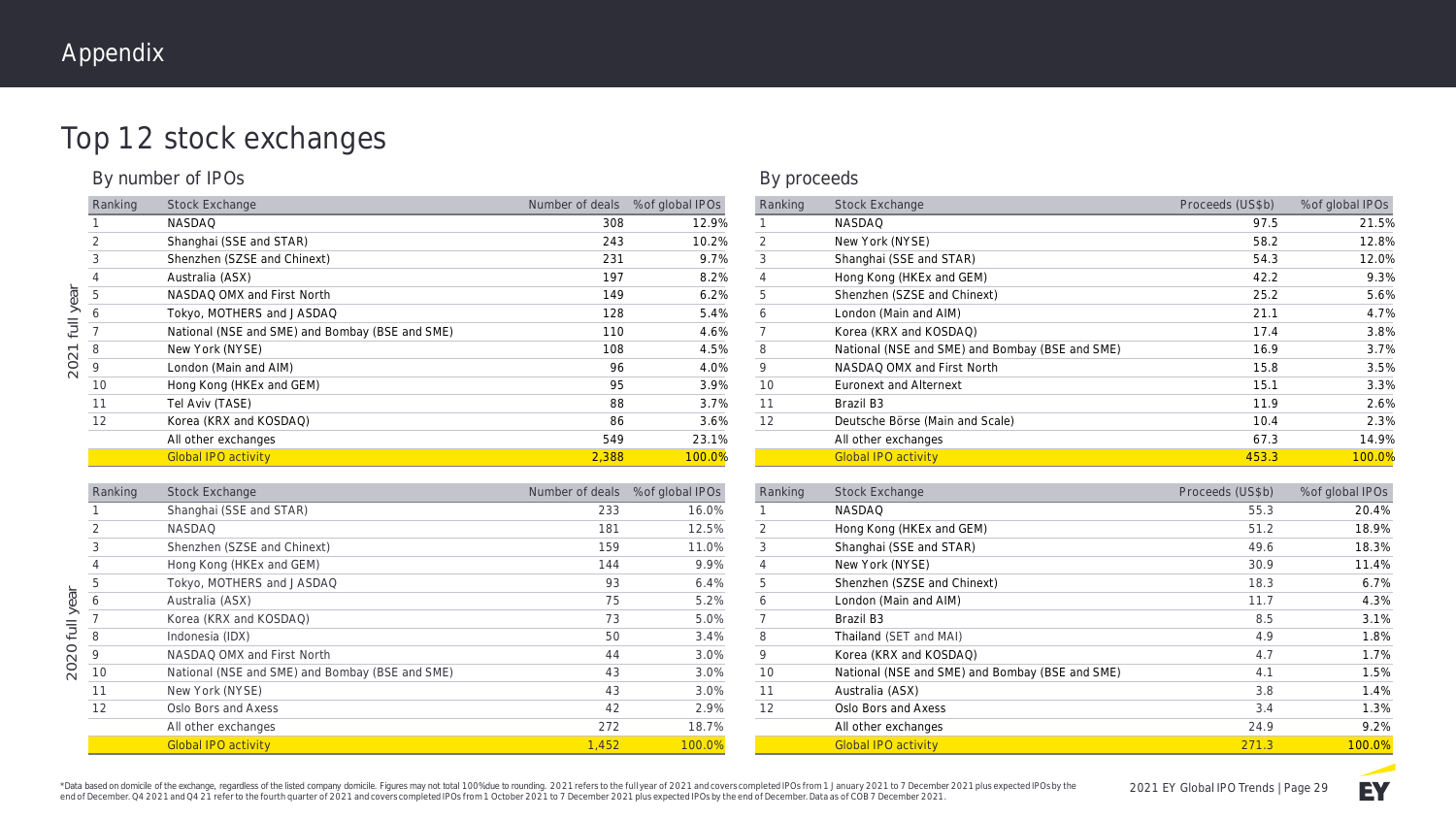# Regional IPO facts and figures: Americas

| Year-to-date comparison |                 |             |                              |             |                                            | <b>Quarterly comparison</b> |                                     |                                                         |                            |                                             |  |  |
|-------------------------|-----------------|-------------|------------------------------|-------------|--------------------------------------------|-----------------------------|-------------------------------------|---------------------------------------------------------|----------------------------|---------------------------------------------|--|--|
| Regions/country*        | <b>IPOS YTD</b> | Change YOY% | Proceeds US\$b<br><b>YTD</b> | Change YOY% | <b>IPOs current</b><br>quarter:<br>Q4 2021 | Change QOQ%<br>(vs. Q4 20)  | previous<br>quarter%<br>(vs. Q3 21) | Change Proceeds US\$b<br>current<br>quarter:<br>Q4 2021 | Change QOQ%<br>(vs. Q4 20) | Change<br>previous<br>quarter%<br>(vs.0321) |  |  |
| <b>US</b>               | 416             | 86%         | 155.7                        | 81%         | 94                                         | 25%                         | $-9%$                               | 38.2                                                    | 25%                        | 18%                                         |  |  |
| Canada <sup>1</sup>     | 66              | 154%        | 5.9                          | 301%        | 16                                         | 78%                         | 45%                                 | 2.1                                                     | 261%                       | 710%                                        |  |  |
| Brazil <sup>2</sup>     | 45              | 61%         | 11.9                         | 40%         | 0                                          | $-100%$                     | $-100%$                             | 0.0                                                     | $-100%$                    | $-100%$                                     |  |  |
| Mexico <sup>3</sup>     |                 | $-50%$      | 1.1                          | $-31%$      | 0                                          | <b>NA</b>                   | $-100%$                             | 0.0                                                     | <b>NA</b>                  | $-100%$                                     |  |  |
| Americas                | 528             | 87%         | 174.6                        | 78%         | 110                                        | 17%                         | $-17%$                              | 40.3                                                    | 15%                        | 3%                                          |  |  |

1 In 2021, there were 66 IPOs on Canadian stock exchanges that raised US\$5.9b. While the Toronto Stock Exchange and TSX Venture Exchange combined for 47 IPOs that raised US\$5.9b, Canadian Securities Exchange accounted for US\$43m in total. In Q4 2021, there were 13 IPOs on Toronto Stock Exchange and TSX Venture Exchange that raised US\$2.1b and three IPOs that raised US\$2.7m on Canadian Securities Exchange. In comparison, Q4 2020 had seven IP Exchange and TSX Venture Exchange that raised US\$581m, there were two IPOs on the Canadian Securities Exchange that raised US\$5m combined.

<sup>2</sup> In 2021, there were 45 IPOs that raised US\$11.9b in total on Brazil's B3 exchange. Whereas, there was no IPOs in Q4 2021, there were 17 IPOs with total proceeds of US\$5.2b in Q3 2021 and 10 IPOs that raised US\$4b in Q4

<sup>3</sup> In 2021, there was one IPO on the Mexican Stock Exchange that raised US\$1.1b, which was listed in Q3 2021. There were no IPOs in either Q4 2021 or Q4 2020.



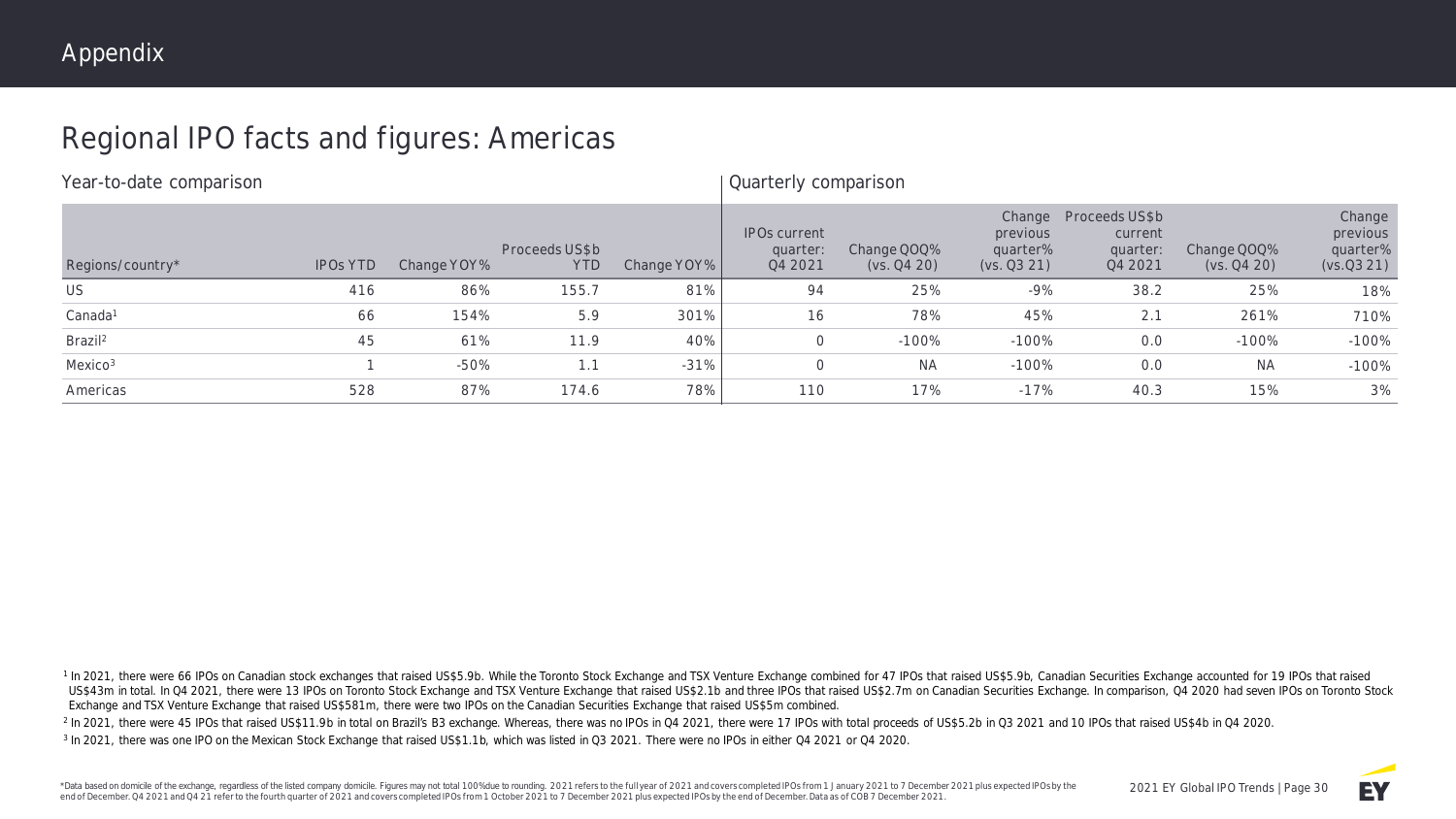# Regional IPO facts and figures: Asia-Pacific

| Year-to-date comparison     |                 |             |                              |             | Quarterly comparison                       |                            |                                               |                                                  |                            |                                              |  |  |
|-----------------------------|-----------------|-------------|------------------------------|-------------|--------------------------------------------|----------------------------|-----------------------------------------------|--------------------------------------------------|----------------------------|----------------------------------------------|--|--|
| Regions/country*            | <b>IPOS YTD</b> | Change YOY% | Proceeds US\$b<br><b>YTD</b> | Change YOY% | <b>IPOs current</b><br>quarter:<br>Q4 2021 | Change QOQ%<br>(vs. Q4 20) | Change<br>previous<br>quarter%<br>(vs. Q3 21) | Proceeds US\$b<br>current<br>quarter:<br>Q4 2021 | Change QOQ%<br>(vs. Q4 20) | Change<br>previous<br>quarter<br>(VS. Q3 21) |  |  |
| Indonesia                   | 55              | 10%         | 4.8                          | $>1,000\%$  | 17                                         | 240%                       | 13%                                           | 2.6                                              | $>1,000\%$                 | 51%                                          |  |  |
| Thailand                    | 40              | 43%         | 4.1                          | $-15%$      | 14                                         | $-26%$                     | 27%                                           | 0.5                                              | $-70%$                     | 13%                                          |  |  |
| Singapore                   | 8               | $-27%$      | 1.2                          | 19%         | 4                                          | <b>0%</b>                  | 300%                                          | 1.0                                              | 89%                        | $>1,000\%$                                   |  |  |
| Malaysia                    | 23              | 28%         | 0.6                          | 15%         | 4                                          | $-20%$                     | $-43%$                                        | 0.1                                              | $-83%$                     | $-82%$                                       |  |  |
| Philippines                 | 6               | 100%        | 2.4                          | 194%        | $\mathcal{I}$                              | <b>O%</b>                  | $-67%$                                        | 0.1                                              | $-84%$                     | $-91%$                                       |  |  |
| Asean <sup>1</sup>          | 132             | 19%         | 13.1                         | 71%         | 40                                         | 18%                        | 8%                                            | 4.3                                              | 28%                        | 21%                                          |  |  |
| Mainland China <sup>2</sup> | 485             | 24%         | 79.8                         | 18%         | 113                                        | 15%                        | $-10%$                                        | 22.6                                             | 33%                        | $-8%$                                        |  |  |
| Hong Kong                   | 95              | $-34%$      | 42.2                         | $-18%$      | 21                                         | $-53%$                     | $-22%$                                        | 5.1                                              | $-78%$                     | $-47%$                                       |  |  |
| Taiwan <sup>3</sup>         | 13              | <b>NA</b>   | 0.8                          | <b>NA</b>   | $\overline{7}$                             | <b>NA</b>                  | 250%                                          | 0.4                                              | <b>NA</b>                  | 495%                                         |  |  |
| <b>Greater China</b>        | 593             | 11%         | 122.8                        | 3%          | 141                                        | $-1%$                      | $-8%$                                         | 28.1                                             | $-31%$                     | $-18%$                                       |  |  |
| Australia                   | 197             | 163%        | 9.2                          | 144%        | 72                                         | 47%                        | 16%                                           | 4.1                                              | 22%                        | 60%                                          |  |  |
| New Zealand <sup>4</sup>    | 0               | $-100%$     | 0.0                          | $-100%$     | $\overline{0}$                             | $-100%$                    | <b>NA</b>                                     | 0.0                                              | $-100%$                    | <b>NA</b>                                    |  |  |
| Oceania                     | 197             | 159%        | 9.2                          | 144%        | 72                                         | 44%                        | 16%                                           | 4.1                                              | 22%                        | 60%                                          |  |  |
| Japan                       | 128             | 38%         | 6.8                          | 104%        | 47                                         | 21%                        | 74%                                           | 2.7                                              | 37%                        | 175%                                         |  |  |
| South Korea                 | 86              | 18%         | 17.4                         | 271%        | 22                                         | $-24%$                     | $-8%$                                         | 2.3                                              | 22%                        | $-77%$                                       |  |  |
| Asia-Pacific                | 1,136           | 28%         | 169.3                        | 22%         | 322                                        | 9%                         | 6%                                            | 41.5                                             | $-19%$                     | $-19%$                                       |  |  |

<sup>1</sup> There were no IPOs on Myanmar, Sri Lanka, Maldives and Vietnam's stock exchanges during 2021.

<sup>2</sup> In 2021, there were 485 IPOs on Mainland China Exchanges that raised US\$79.8b. Of which, 243 IPOs listed on Shanghai (SSE and STAR), 231 on Shenzhen (SZSE and ChiNext) and 11 on Beijing Stock Exchange raising US\$54.3b, US\$321m respectively.

<sup>3</sup> In 2021, there were 13 IPOs on Taiwan Stock Exchange that raised US\$0.8b. There were no IPOs on Taiwan Stock Exchange during 2020.

<sup>4</sup> In 2021, there were no IPOs on New Zealand Stock Exchange. 2020 saw one IPO raising US\$13m on New Zealand Stock Exchange, which took place on Q4 2020.

\*Data based on domicile of the exchange, regardless of the listed company domicile. Figures may not total 100% due to rounding. 2021 refers to the full year of 2021 and covers completed IPOs from 1 January 2021 to 7 Decemb end of December. Q4 2021 and Q4 21 refer to the fourth quarter of 2021 and covers completed IPOs from 1 October 2021 to 7 December 2021 plus expected IPOs by the end of December. Data as of COB 7 December 2021.

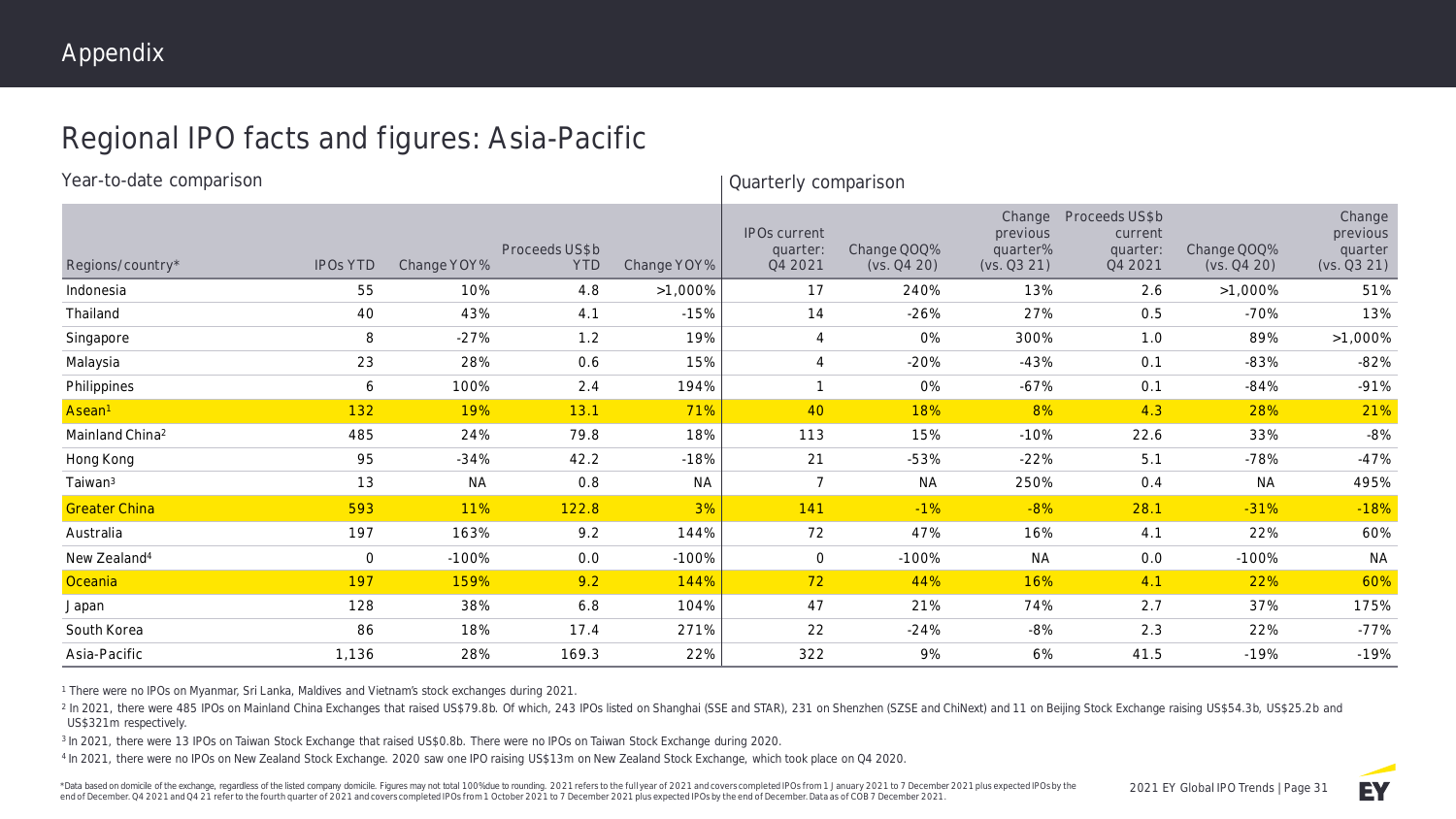# Regional IPO facts and figures: EMEIA

| Year-to-date comparison                          |                 |             |                              |             |                                            | Quarterly comparison       |                                              |                                                  |                            |                                              |  |  |  |
|--------------------------------------------------|-----------------|-------------|------------------------------|-------------|--------------------------------------------|----------------------------|----------------------------------------------|--------------------------------------------------|----------------------------|----------------------------------------------|--|--|--|
| Regions/country*                                 | <b>IPOS YTD</b> | Change YOY% | Proceeds US\$b<br><b>YTD</b> | Change YOY% | <b>IPOs current</b><br>quarter:<br>Q4 2021 | Change QOQ%<br>(vs. Q4 20) | Change<br>previous<br>quarter<br>(vs. Q3 21) | Proceeds US\$b<br>current<br>quarter:<br>Q4 2021 | Change QOQ%<br>(vs. Q4 20) | Change<br>previous<br>quarter<br>(vs. Q3 21) |  |  |  |
| Nordics (Denmark, Norway,<br>Sweden and Finland) | 217             | 126%        | 22.5                         | 238%        | 52                                         | 2%                         | 53%                                          | 9.8                                              | 104%                       | 475%                                         |  |  |  |
| Central and Southern Europe<br>(CESA)            | 57              | 171%        | 5.7                          | 59%         | 13                                         | 18%                        | $-24%$                                       | 1.3                                              | $-64%$                     | 12%                                          |  |  |  |
| Germany, Switzerland and<br>Austria (GSA)        | 26              | 160%        | 12.5                         | 878%        | 5                                          | 67%                        | O%                                           | 0.3                                              | 72%                        | $-65%$                                       |  |  |  |
| Mediterranean (Italy and Spain)                  | 42              | 83%         | 4.2                          | 334%        | 15                                         | O%                         | 36%                                          | 1.5                                              | 433%                       | $-27%$                                       |  |  |  |
| WEM (Western Europe)                             | 45              | 309%        | 15.0                         | 349%        | 15                                         | 275%                       | 36%                                          | 1.6                                              | $>1,000\%$                 | $-63%$                                       |  |  |  |
| <b>Continental Europe</b>                        | 387             | 140%        | 59.9                         | 278%        | 100                                        | 19%                        | 30%                                          | 14.5                                             | 62%                        | 44%                                          |  |  |  |
| UK and Ireland <sup>1</sup>                      | 98              | 227%        | 21.2                         | 82%         | 28                                         | 33%                        | 8%                                           | 2.7                                              | $-40%$                     | -46%                                         |  |  |  |
| <b>Europe</b>                                    | 485             | 154%        | 81.1                         | 195%        | 128                                        | 22%                        | 23%                                          | 17.2                                             | 28%                        | 13%                                          |  |  |  |
| Africa and WEM (Maghreb) <sup>2</sup>            | 3               | O%          | 0.3                          | 228%        | 3                                          | 200%                       | <b>NA</b>                                    | 0.3                                              | 463%                       | <b>NA</b>                                    |  |  |  |
| Indi $a3$                                        | 123             | 146%        | 17.0                         | 285%        | 38                                         | 65%                        | 9%                                           | 7.2                                              | 277%                       | 38%                                          |  |  |  |
| Middle East and North Africa <sup>4</sup>        | 113             | 205%        | 11.0                         | 281%        | 20                                         | 18%                        | $-20%$                                       | 5.7                                              | 318%                       | 140%                                         |  |  |  |
| <b>EMEIA</b>                                     | 724             | 158%        | 109.4                        | 214%        | 189                                        | 29%                        | 15%                                          | 30.4                                             | 81%                        | 34%                                          |  |  |  |

1 In 2021, there were 36 IPOs on London Main Market, which raised US\$17.0b, while there were 60 IPOs on AIM, which raised US\$4.2b in total. There was one IPO on International Property Securities Exchange and one IPO on Dub 2021 there were 7 IPOs on the London Main Market, which raised US\$1.5b and 21 IPOs on AIM that raised US\$1.2b. While during Q4 2020, there were 13 IPOs on the London Main Market, which raised US\$4.3b and eight IPOs on AIM

<sup>2</sup> In 2021, there were two IPOs on African exchanges that raised US\$312m and one IPO on Casablanca exchange that raised US\$65m. All three of them were listed in Q4 2021. Whereas there were no IPOs on African exchanges dur 3 In 2021, India which includes India's National and Bombay Stock Exchange Main Market and SME raised US\$16.9b via 110 IPOs and 13 IPOs raising US\$78m on Bangladesh's Dhaka Stock Exchange. In Q4 2021, there were 36 IPOs ra and 2 IPOs raising US\$25m on Bangladesh's Dhaka Stock Exchange. There were 19 IPOs raising US\$1.8b on India's National and Bombay Stock Exchange Main Market and SME during Q4 2020 and four IPOs raising US\$54m on Bangladesh

4 In 2021, Middle East and North Africa includes IPO activity on Saudi (Tadawul and Nomu Parallel Market) that raised US\$4.6b via 15 IPOs, Abu Dhabi exchange that raised US\$2.6b via three IPOs, Egyptian Exchange that raise each on Qatar and Pakistan stock exchanges that raised US\$182m and US\$15m respectively. Moreover, in 2021, Israel's Tel Aviv Stock Exchange (TASE) saw 88 IPOs which raised US\$3.0b. On a quarterly basis, Q4 2021 Saudi (Tada US\$1.9b via two IPOs, Egyptian Exchange that raised US\$376m via two IPOs and Muscat exchange that raised US\$26m via one IPO. Moreover, in Q4 2021, Israel's TASE saw five IPOs raise US\$74m. In Q4 2020, Saudi and Pakistan ex raised US\$737m.

Regions are as per the EY regional classification for EMEIA Area. This table may have different statistics for MENA and India compared with the EMEIA section in the report (page 20-21).

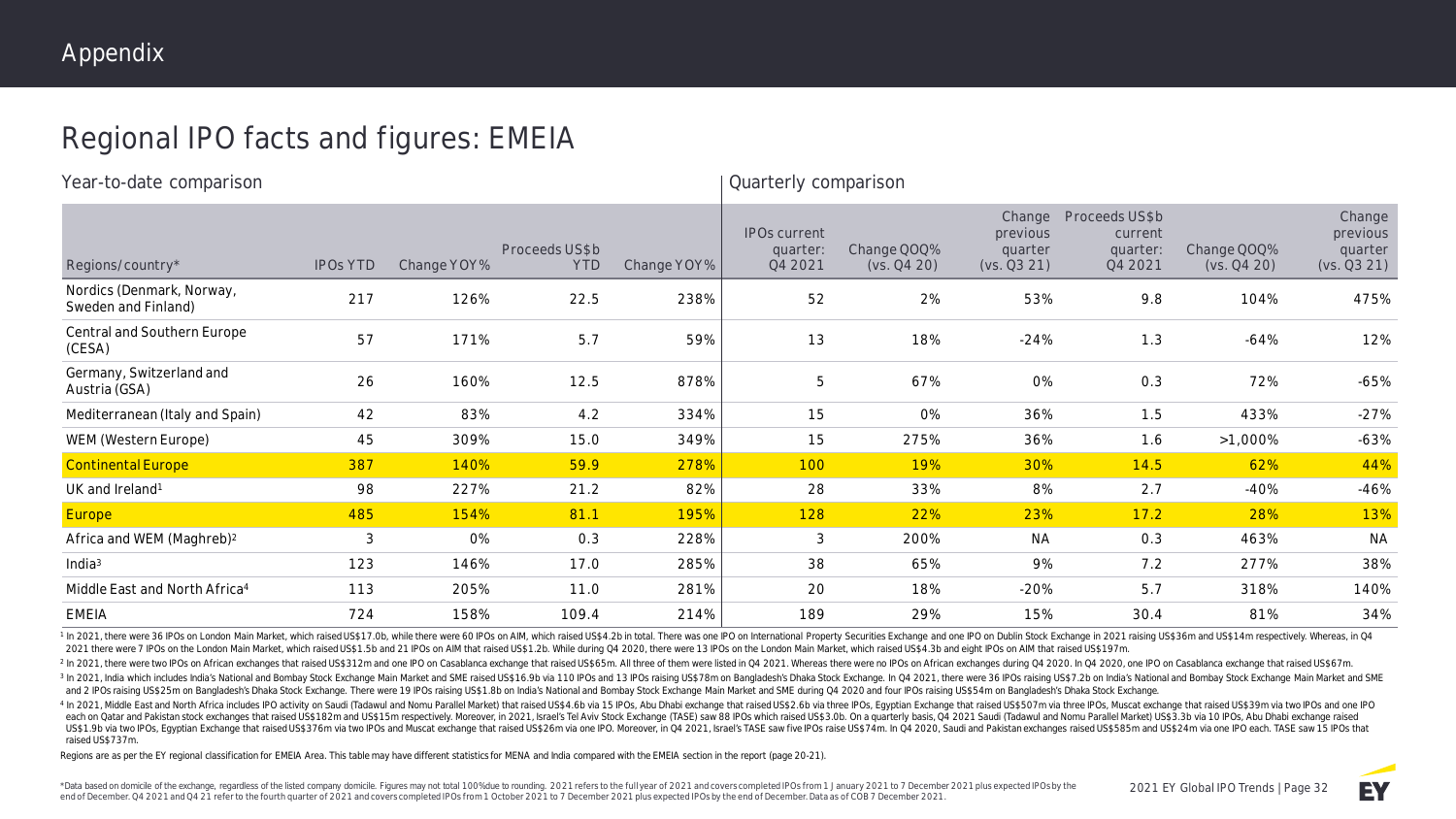# Most active sectors around the world

Summary of the top three sectors by number of IPOs, by region<sup>\*</sup> and subregion<sup>\*</sup> for Q4 2021 (▲) and 2021 full year (■)

| Stock exchange<br>regions | Technology                 | Health care        | Industrials                   | Materials        | Consumer<br>products | Energy         | Consumer<br>staples | Financials       | Real estate | Retail | Media and<br>entertainment | Telecommuni<br>cations |
|---------------------------|----------------------------|--------------------|-------------------------------|------------------|----------------------|----------------|---------------------|------------------|-------------|--------|----------------------------|------------------------|
| Americas                  | $\triangle$ $\blacksquare$ | $\blacktriangle$ . |                               | $\blacktriangle$ |                      |                |                     |                  |             |        |                            |                        |
| $\cdot$ US                | $\blacktriangle$           | $\triangle$        | $\blacktriangle$              |                  |                      |                |                     | п                |             |        |                            |                        |
| Asia-Pacific              | $\blacktriangle$           |                    | $\triangle$                   | $\blacktriangle$ |                      |                |                     |                  |             |        |                            |                        |
| •Greater China            | $\triangle$                | ▲■                 | $\triangle$                   |                  |                      |                |                     |                  |             |        |                            |                        |
| ·Japan <sup>1</sup>       | $\blacktriangle$           |                    | $\triangle$                   | $\blacktriangle$ | $\blacktriangle$     |                |                     |                  |             |        |                            |                        |
| <b>EMEIA</b>              | $\triangle$                |                    | $\triangle$                   |                  |                      | $\blacksquare$ |                     | $\blacktriangle$ |             |        |                            |                        |
| •Europe                   | $\blacktriangle$           |                    | $\triangle$                   |                  | $\blacktriangle$     | $\blacksquare$ |                     |                  |             |        |                            |                        |
| $\cdot$ UK                | $\blacktriangle$ .         | п.                 | $\triangle$                   | ▲                |                      |                |                     |                  |             |        |                            |                        |
| Global                    | $\blacktriangle$           | $\mathbf{r}$       | $\blacktriangle \blacksquare$ | ▲                |                      |                |                     |                  |             |        |                            |                        |
| Q4 2021 IPO<br>activity   | 170                        | 78                 | 85                            | 92               | 41                   | 27             | 34                  | 30               | 29          | 19     | 10                         | 6                      |
| 2021 IPO activity         | 611                        | 376                | 310                           | 303              | 168                  | 143            | 131                 | 108              | 99          | 63     | 50                         | 26                     |

\* Region and sub-regions are classified according to the domicile of the exchange, regardless of the listed company domicile. Please refer to the appendix for the geographic definitions of the regions and sub-regions, whic classification.

<sup>1</sup> In Q4 2021, Japanese exchanges saw four active sectors. Technology led with 29 IPOs and industrials saw 5 IPOs. Consumer products and materials accounted for three IPOs each with proceeds of US\$100m and US\$69m respecti

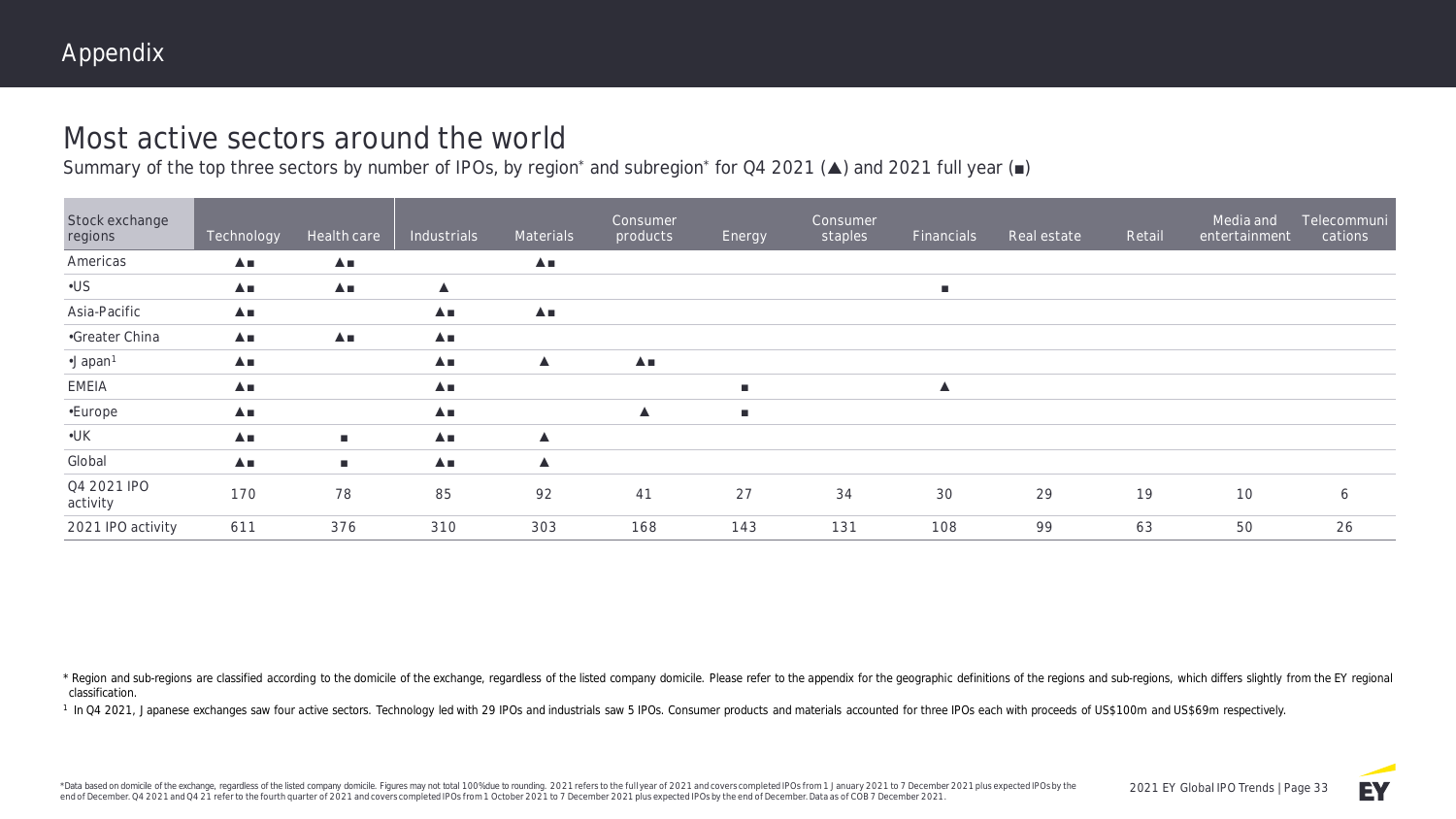#### **Methodology**

- ► The data presented in the *2021 EY Global IPO Trends* report and press release is from Dealogic and EY. Q4 2021 (i.e., October—December) and 2021 (January—December) is based on completed IPOs as of 7 December 2021 (i.e., IPOs that has started trading by 9 December) and expected IPOs in December. Data is as of COB 7 December 2021. All data contained in this document is sourced to Dealogic and EY unless otherwise noted.
- ► In compilation of the IPO statistics included in these reports and press releases, we focus only on **IPOs of operating companies** and define an IPO as a **company's offering of equity to the public on a new stock exchange.**
- ► This report includes only those IPOs for which Dealogic and EY teams offer data regarding the first trade date (the first day on which the security start trading on a stock exchange), and proceeds (funds raised, including any over-allotment sold). The first trade date determines which quarter a deal is attributed to. Postponed IPOs, or those that have not yet started first trading, are therefore excluded. Over-the-counter (OTC) listings are also excluded.
- ► In an attempt to exclude nonoperating company IPOs such as trusts, funds and special purpose acquisition companies (SPACs), companies with the following Standard Industrial Classification (SIC) codes are excluded from this report:
	- ► 6091: Financial companies that conduct trust, fiduciary and custody activities
	- ► 6371: Asset management companies such as health and welfare funds, pension funds and their third-party administration as well as other financial vehicles
	- ► 6722: Companies that are open-end investment funds
	- ► 6726: Companies that are other financial vehicles
	- ► 6732: Companies that are grant-making foundations
	- ► 6733: Asset management companies that deal with trusts, estates and agency accounts
	- ► 6799: Special Purpose Acquisition Companies (SPACs)
- ► In EY analysis, unless stated otherwise, IPOs are attributed to the domicile of the company undertaking an IPO. The primary exchange on which they are listed is as defined by Dealogic and EY research.
- ► A cross-border (or foreign) listing is where the stock exchange nation of the company is different from the company's domicile (i.e., issuer's nation).
- ► For all IPO listings globally, their issue date is taken as their first trade date (the first day on which the security starts trading on a stock exchange).

#### **Markets definitions**

- ► Many stock exchanges have set up **main markets and junior markets:**
	- ► **Main markets** are where medium and large IPOs (by proceeds) are usually listed and traded. **Junior markets** are where small-cap companies or smaller IPOs are listed or traded. Stock exchanges without junior markets are classified as main markets.
	- ► **Junior markets** include **Americas:** Toronto Venture Exchange and Canadian National Stock Exchange; **Asia-Pacific:** Malaysia ACE Market, Hong Kong Growth Enterprise Market, Japan JASDAQ, Japan MOTHERS, Korea KOSDAQ, Thailand's Market for Alternative Investment, Shenzhen ChiNext, Singapore Catalist, Tokyo Stock Exchange MOTHERS; **EMEIA:** Alternext, London Alternative Investment Market, Germany's Frankfurt SCALE (formerly Entry Standard), India's Bombay SME and National SME, Spain's Mercado Alternativo Bursatil, NASDAQ OMX First North, Warsaw New Connect, Johannesburg Alternative Market, Nomu — Parallel Market.
- ► **Emerging markets or rapid-growth markets** include issuers from Argentina, Armenia, Bangladesh, Bolivia, Brazil, Bulgaria, Chile, Colombia, Croatia, Cyprus, Egypt, Ethiopia, Greater China, Hungary, India, Indonesia, Ireland, Israel, Kenya, Kuwait, Kazakhstan, Laos, Lithuania, Malaysia, Mauritius, Mexico, Namibia, Pakistan, Peru, Philippines, Poland, Qatar, Russian Federation, Saudi Arabia, Sierra Leone, Singapore, Slovenia, South Africa, South Korea, Sri Lanka, Tanzania, Thailand, Tunisia, Turkey, Ukraine, United Arab Emirates, Vietnam and Zambia.
- ► **Developed markets** include issuers from Australia, Austria, Belgium, Bermuda, Canada, Denmark, Finland, France, Germany, Greece, Guernsey, Isle of Man, Italy, Japan, Jersey, Luxembourg, Netherlands, New Zealand, Norway, Portugal, Spain, Sweden, Switzerland, the United Kingdom and the United States.

#### **Geographic definitions**

- ► **Africa** includes Algeria, Botswana, Egypt, Ghana, Kenya, Madagascar, Malawi, Morocco, Namibia, Rwanda, South Africa, Tanzania, Tunisia, Uganda, Zambia and Zimbabwe.
- ► **Americas** includes North America and Argentina, Bermuda, Brazil, Canada Chile, Colombia, Ecuador, Jamaica, Mexico, Peru, Puerto Rico and the United States.
- ► **Asean** includes Brunei, Cambodia, Guam, Indonesia, Laos, Malaysia, Maldives, Myanmar, North Mariana Islands, Philippines, Singapore, Sri Lanka, Thailand and Vietnam.
- ► **Asia-Pacific** includes Asean (as stated above), Greater China (as stated below), as well as Japan, South Korea, plus Australia, New Zealand, Fiji and Papua New Guinea.
- ► **EMEIA** includes Armenia, Austria, Bangladesh, Belgium, Bulgaria, Croatia, Cyprus, Czech Republic, Denmark, Estonia, Finland, France, Germany, Greece, Hungary, Iceland, India, Ireland, Isle of Man, Italy, Kazakhstan, Luxembourg, Lithuania, the Netherlands, Norway, Pakistan, Poland, Portugal, Russian Federation, Spain, Sweden, Switzerland, Turkey, Ukraine and United Kingdom plus the Middle East and Africa countries listed below.
- ► **Greater China** includes Mainland China, Hong Kong, Macau and Taiwan.
- ► **Middle East** includes Bahrain, Iran, Israel, Jordan, Kuwait, Oman, Qatar, Saudi Arabia, Syria, United Arab Emirates and Yemen.

#### **Glossary**

- ► **Financial sponsor-backed IPOs** refer to IPOs that have private equity, venture capital investors or both.
- ► **First-day average returns** is the market value weighted median of issuers' offer price vs. the closing price at their first trade date, with the exception of the US section (page 11), where this is the mean of issuers' offer price vs. the closing price at their first trade date.
- ► **Proceeds** refers to total fund raised by the issuer company and selling shareholders. This is the total deal size.
- ► **Current average returns (aka share price performance since IPO)** is the market value weighted median current returns, which is the year-to-date returns as at 7 December 2021 vs. offer price. This should be compared with equity indices performance that is also measured YTD. For the US section (page 12), this is the mean current returns.
- ► **State-owned enterprise (SOE) privatizations** refers to former state-owned entities that have completed their IPO listings to become public companies.
- ► **YOY** refers to year-on-year. This refers to the comparison of IPO activity for the first 12 months of 2021 with the first 12 months of 2020 for this current report.
- ► **YTD** stands for year-to-date. This refers to completed IPOs from 1 January to 7 December 2021, plus expected IPOs by the end of December.